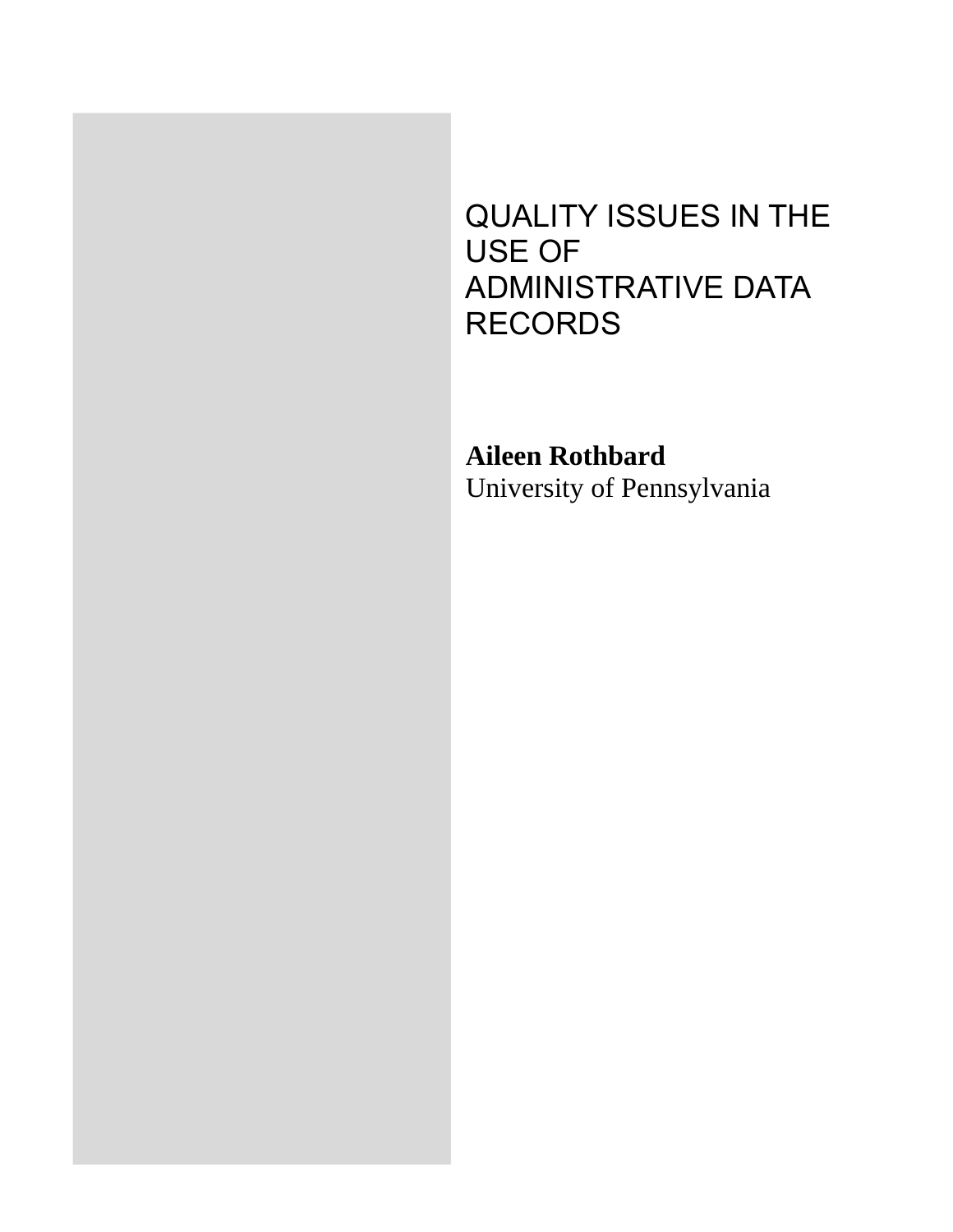# **Contents**

| Addressing Data Quality Challenges in                      |  |
|------------------------------------------------------------|--|
|                                                            |  |
| Uses of Administrative Data in Research and Evaluation  22 |  |
|                                                            |  |
|                                                            |  |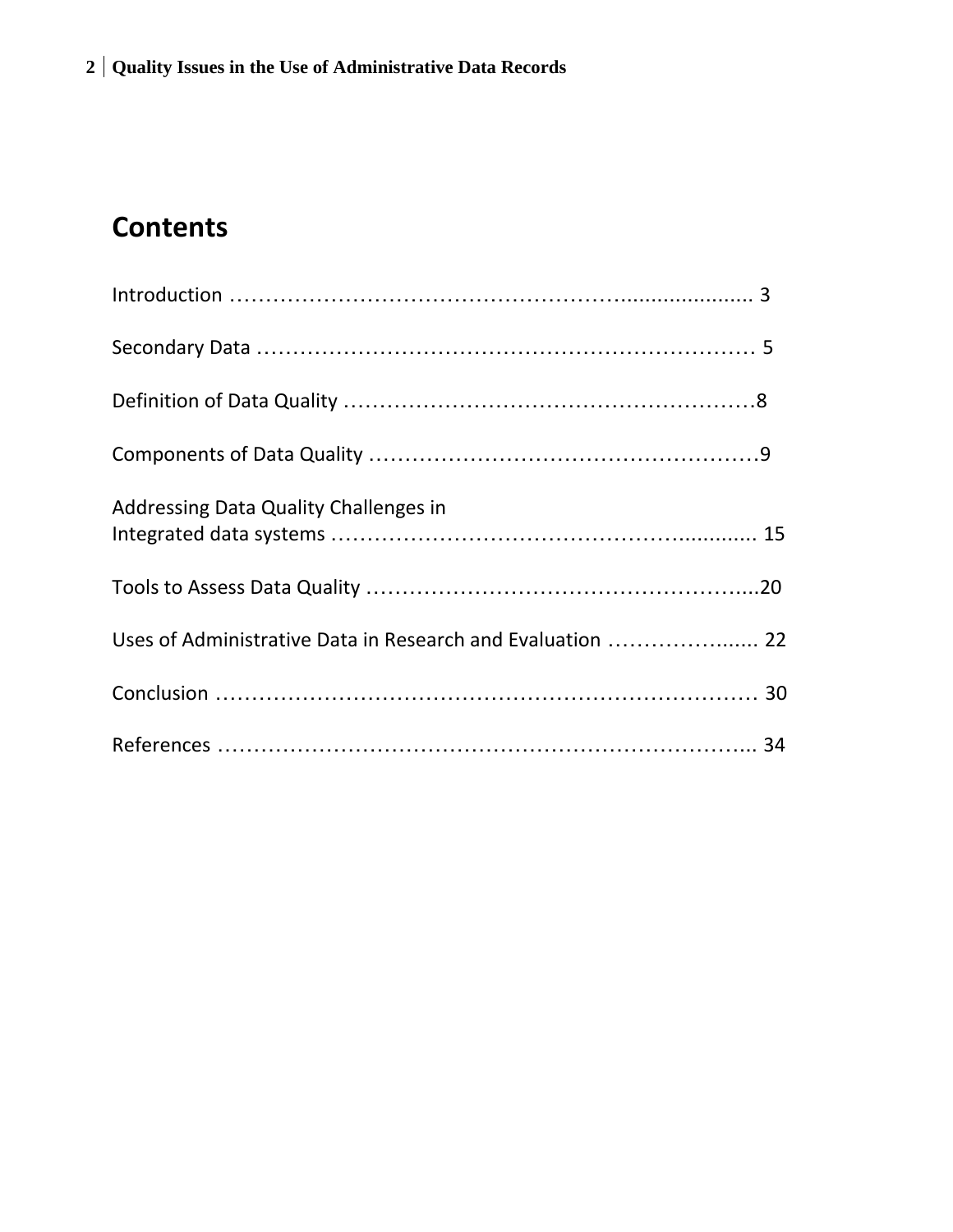## **Introduction**

This paper examines the quality issues associated with employing administrative records from state and local agencies for use in monitoring, planning, evaluating, and integrating health and human services information for policy purposes. The objective of this paper is to provide a practical illustration of the key issues on data quality that are important in assembling and integrating administrative records for use in an integrated data system (IDS). A previous paper in this working series reviews the research related to these data quality issues (Boruch, 2012). Administrative record quality and integrated data systems are reviewed in another paper in the (Culhane, Fantuzzo, Rouse, Tam, Lukens, 2010).

Data quality must be addressed at multiple levels within the same program or agency and when integrating information from different sources. Thus, quality begins at the initial data entry step associated with an agency and continues through the single agency stage to the level at which an integrated data system processes and combines data elements from multiple agencies. With the full implementation of the Affordable Care Act (ACA) beginning in 2014, there will be an increasing demand for integrated data which is comprehensive in nature and incorporates patient level information on behavioral health, medical, and related support services. This type of data will be important for evaluating the medical care home programs that are poised to develop as part of the ACA. The Federal government has provided financial incentives for providers to implement electronic health records, which will provide information for a superhighway that includes comprehensive healthcare information for treatment personnel and consumers alike.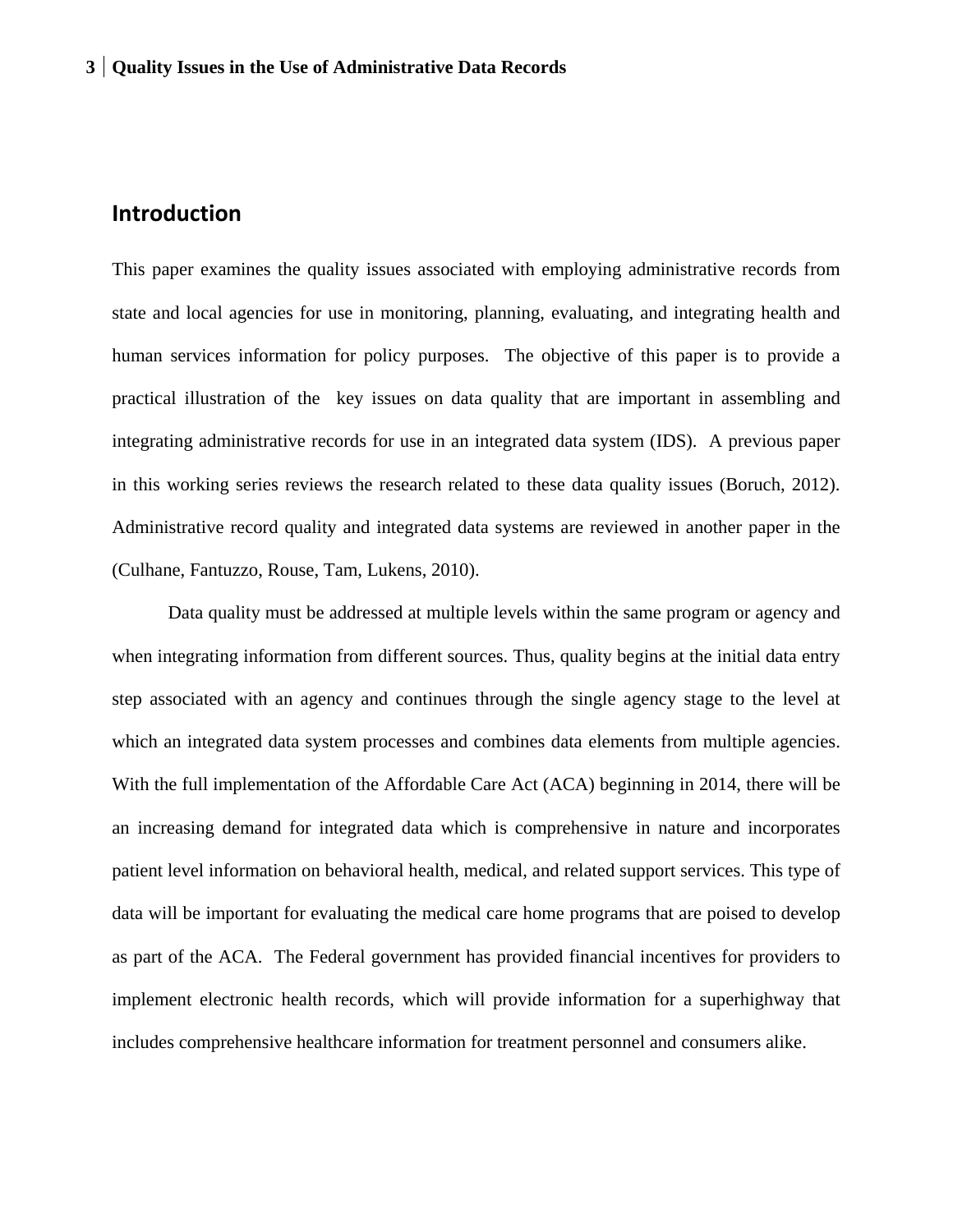Administrative data systems, like Medicaid and Medicare eligibility and service claims records, state and county event or encounter service data, housing and homeless shelter information (i.e. Homeless Management Information System-HMIS), arrest and incarceration data, human service data from the Department of Health and Human Services (DHHS), and the like, are generally designed for internal reporting and reimbursement by a single agency or system. The use of these data in decision-making requires personnel with particular expertise in data management, evaluation design, and statistical skills. The advancements in computing technology have enabled providers/agencies to collect and report on service use in a costefficient manner. States, as well as the federal government, are requiring service providers to send them administrative data from programs at an increasing level of detail for purposes of funding accountability and for monitoring the effectiveness of programs. These data are frequently used for measuring performance, patient outcomes, and quality of care (i.e. Healthcare Effectiveness Data and Information Set, or HEDIS, measures). A major challenge of these data are the interpretability, coherence, and accuracy or quality of data items that are being integrated across programs and longitudinally over time.

Although there are many challenges using administrative data, there are also great opportunities*.* Because these secondary sources of information are already being collected for other purposes, they are relatively inexpensive to use for evaluation, especially in longitudinal studies that track individual patients over time and across providers (Motheral & Fairman, 1997; Quam et al., 1993) They are also a source of information on a large number of cases lending greater power for purposes of statistical inference (Motheral & Fairman, 1997; Garnick, Hendricks, & Comstock, 1994; Lohr, 1990). This makes them valuable in conducting population-based studies, detecting variations in practice patterns, and identifying specific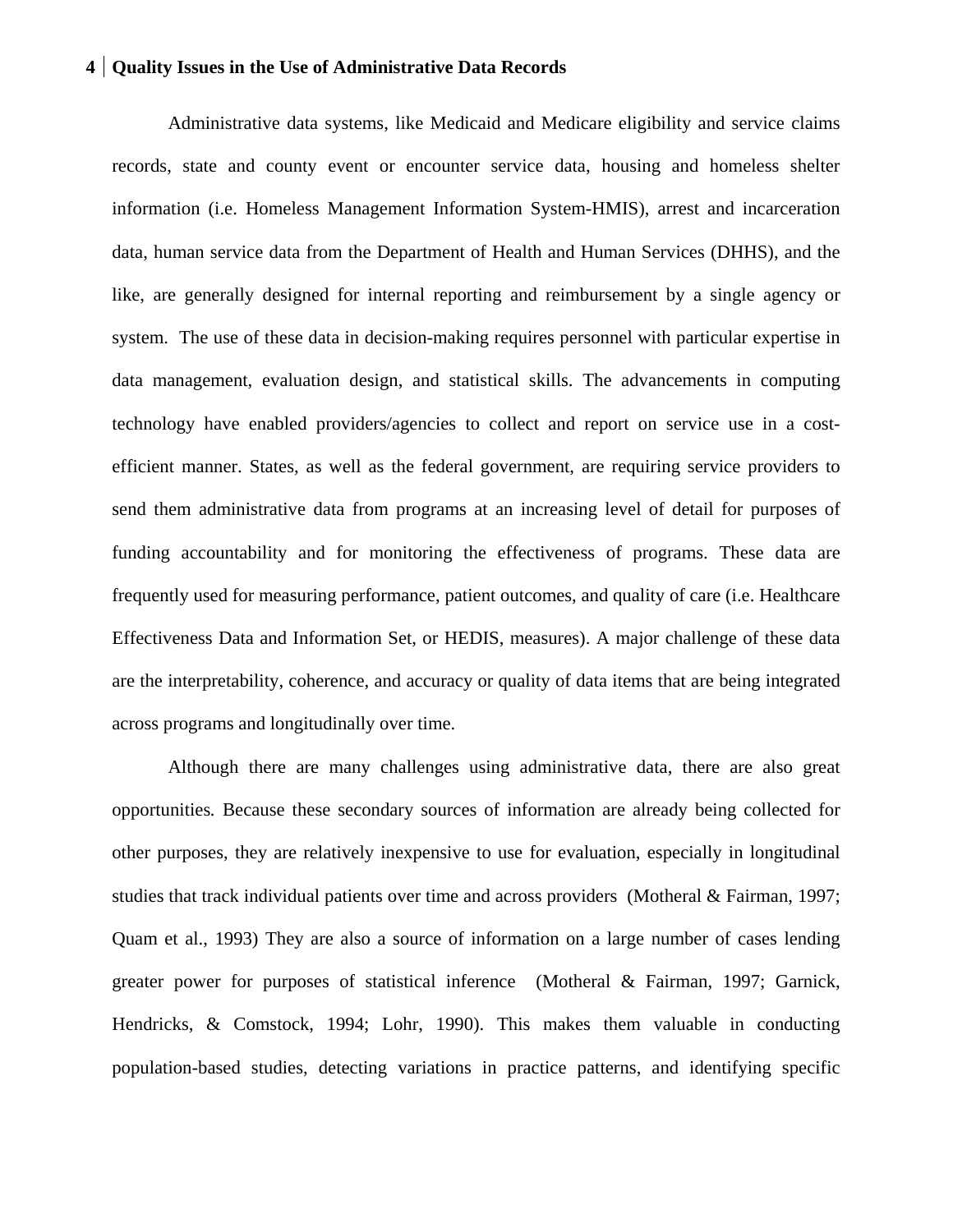quality of care problems and health disparities that warrant further investigation (Iezzoni, 1997; Ballard & Duncan, 1994). Additionally, they are beneficial in studying low prevalence disorders, such as schizophrenia, or rare events, where there is high service use and costs for a small percent of the population. When records have at least one similar personal identifier which is unique (e.g., social security number; first and last name), they can be readily linked and aggregated across organizations and systems to build a comprehensive-client level history that should be useful in treating patients with chronic co-morbid conditions receiving treatment in different facilities or programs. They can also be used to monitor inappropriate drug utilization by clients and questionable provider prescription patterns.

Although there are advantages to using these types of data, limitations and challenges exist with respect to access or acquiring large administrative data files, data management, data integration, and, most importantly, data quality issues that are present at each step of the process. In order to determine which secondary sources have strong value, the user must consider the scope, authority, and audience that the information is based on (Cooper & Schindler, 2006).

This paper provides an overview of "data quality" issues and the factors associated with them. These attributes will be applied to administrative data, with a focus on enrollment or eligibility and service claims data used in monitoring the cost and utilization of health care services. Personal health records are briefly discussed; however, they involve other quality assessment strategies not explored in detail in this paper. Issues of accuracy, comprehensiveness, and validity will be discussed and recommendations will be made for using administrative records given the current state of quality found in these data systems.

## **Secondary Data**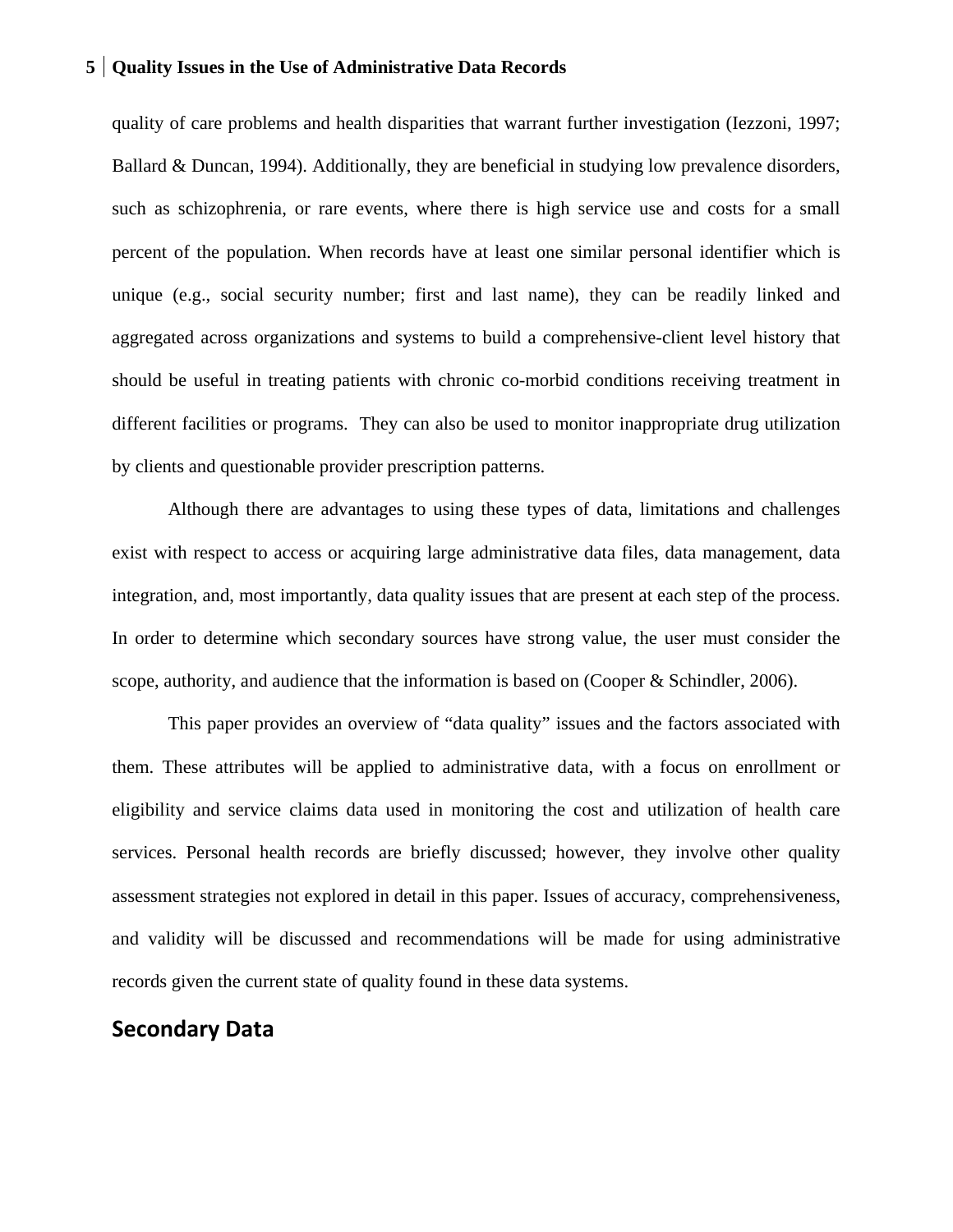Using secondary data for administrative, reporting, or research purposes entails multiple activities of which assessing and insuring quality is a major factor. There are, however, other essential activities that are interrelated with data quality issues that are integral to the process.

- **Data diagnosis** involves initially assessing the data to understand its quality challenges. Data Profiling refers to inspecting data for errors, determining inconsistencies, checking for data redundancy, and completing partial or imperfect information. Profiling also includes a clear description of who the sample population is and the representativeness of the records to the universe that is being captured. Before any data set can be used, the number of records per quarter or year should be examined and compared to other administrative reports or other years of data. If record or person numbers differ, further discussion is required to understand the source of the discrepancies. Additionally, frequency distributions of all variables should be examined to assess missing values, incorrect codes, outliers, etc. These records should be corrected or in some instances set aside in certain types of analyses. Duplicate records should be removed based on a predetermined set of criteria of what constitutes an exact replica. For example, numerous records for the same hospital stay are sometimes found in a data set based on billing practices of hospitals. These records, if not aggregated, can reflect multiple episodes for an individual. This problem sometimes occurs for residential treatment programs or other long term facility stays.
- **Data Integration** is the process of matching, merging, and linking data for a wide variety of sources from disparate platforms. Matching or linking is a way to compare data so that similar, but slightly different, records can be aligned. Matching may use "fuzzy logic" to find duplicates in the data. For example, it often recognizes that 'Bob' and 'Robert' may be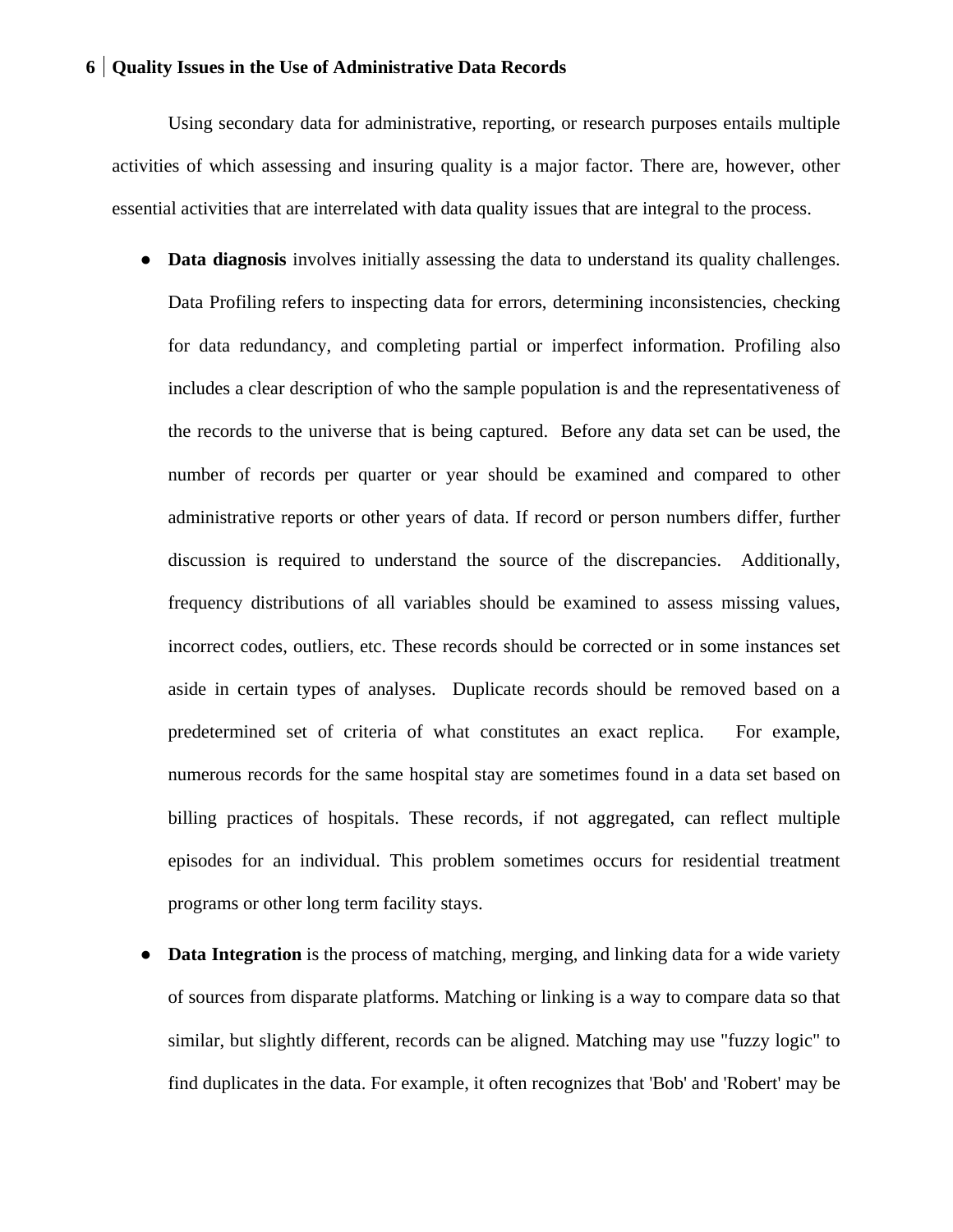the same individual. It might also find links between husband and wife or children at the same address. Finally, it can be useful in building a composite record, taking the best components from multiple data sources, and constructing a single super-record. For example, the most frequent name may be chosen as the true name when there are multiple records that should have "same" information for an individual. *An example of linking*  data like mental health and substance abuse treatment for a single individual being *treated in different systems is illustrated using a program known as "Link King".<sup>1</sup> This program can be used for probabilistic links when all identifiers are not available and for deterministic links when identifying information is of good quality.* 

- **Data Augmentation** is the process of enhancing data information from internal and external data sources and involves the addition of any piece of related data*. Examples, such as geocoding for name and address, can match data to US and Worldwide postal standards; phone numbers; contact information; common system wide identifiers associated with a case number at an agency, etc. all represent augmentation practices.*
- **Data Monitoring** is making sure that data integrity is checked and controlled "over time". Monitoring involves identifying variations in the data that require examination as to the cause. Software, based on certain algorithms, can be used to auto-correct variations if an error is involved. If the result is not inaccurate data, further exploration is required to understand changes in patterns due to policy or reimbursement or organizational changes which are not quality related. $2$

 $\overline{a}$ 

<sup>&</sup>lt;sup>1</sup> *Link King: http://www.the-link-king.com*<br><sup>2</sup> *For example, the Agency for Healthcare Research and Quality (AHRQ) and the Health Resources and Services Administration (HRSA) have an initiative to monitor the health care safety net*

<sup>(</sup>http://archive.ahrq.gov/data/safetynet/billings.htm). *The monitoring tool, "Tools for Monitoring the Health Care Safety Net," aids administrators and policy makers in assessing local health care safety nets. It can be used to*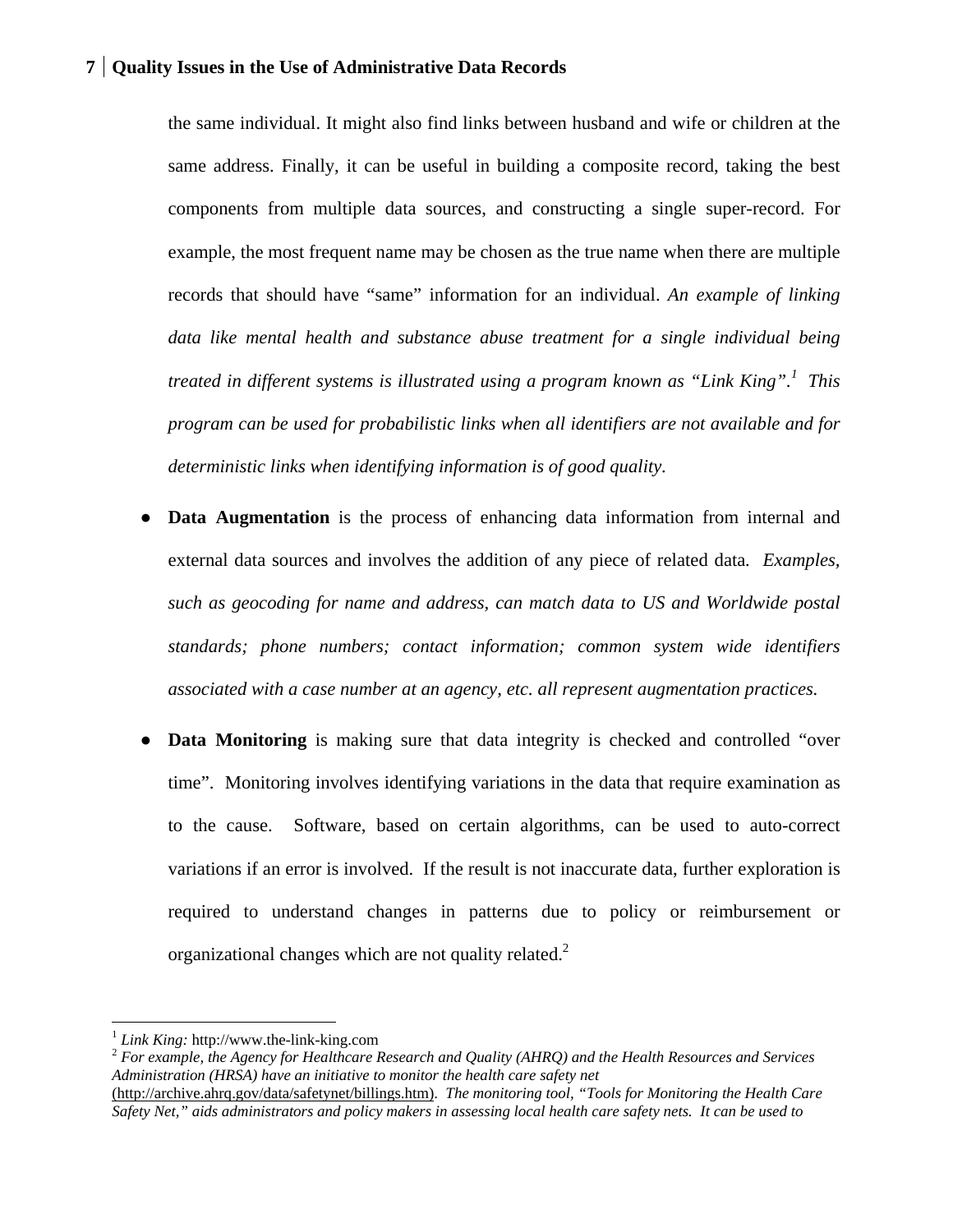Finally, the process of ensuring **Data Quality** is essential to all of the above components. This process needs careful consideration because any mistake can create errors along the way in all of the other activities.

## **Definition of Data Quality**

 $\overline{a}$ 

**Data quality** is the perception of data's fitness to serve its purpose in a given context. Data are considered to be of high quality "if they are fit for their intended uses in operations, decision making, and planning" (Juran & Gryna, 1993). Additionally, the data are deemed of high quality if they correctly represent the real-world construct to which they refer. Data quality and data volume are generally negatively correlated in that as data volume increases, the issues of *internal consistency* within a database becomes more problematic, regardless of fitness for use for any external purpose. For example, in longitudinal databases or a database where there are many records for an individual within a set time period, a person's gender, race, and birth date (DOB) can often differ between records. The more often information on a person is re-entered, the more likely the probability that differences will be found due to entry miscoding, different people entering the information, and a host of other sources of potential inconsistency. Determining the accurate set of data elements becomes more difficult especially with high users of services.

Even though there is wide agreement on the need for good quality measures to assess the soundness of the data being used, most methods of assessing quality are generally ad hoc, informal and not very rigorous. The process of defining the way data quality is conceptualized and operationalized in an agency and the practice of writing down the methods being employed

*estimate the size of uninsured populations, to present administrative information to policymakers, to help states assess the financial stability of their provider institutions as well to examine the health outcomes for the populations served.*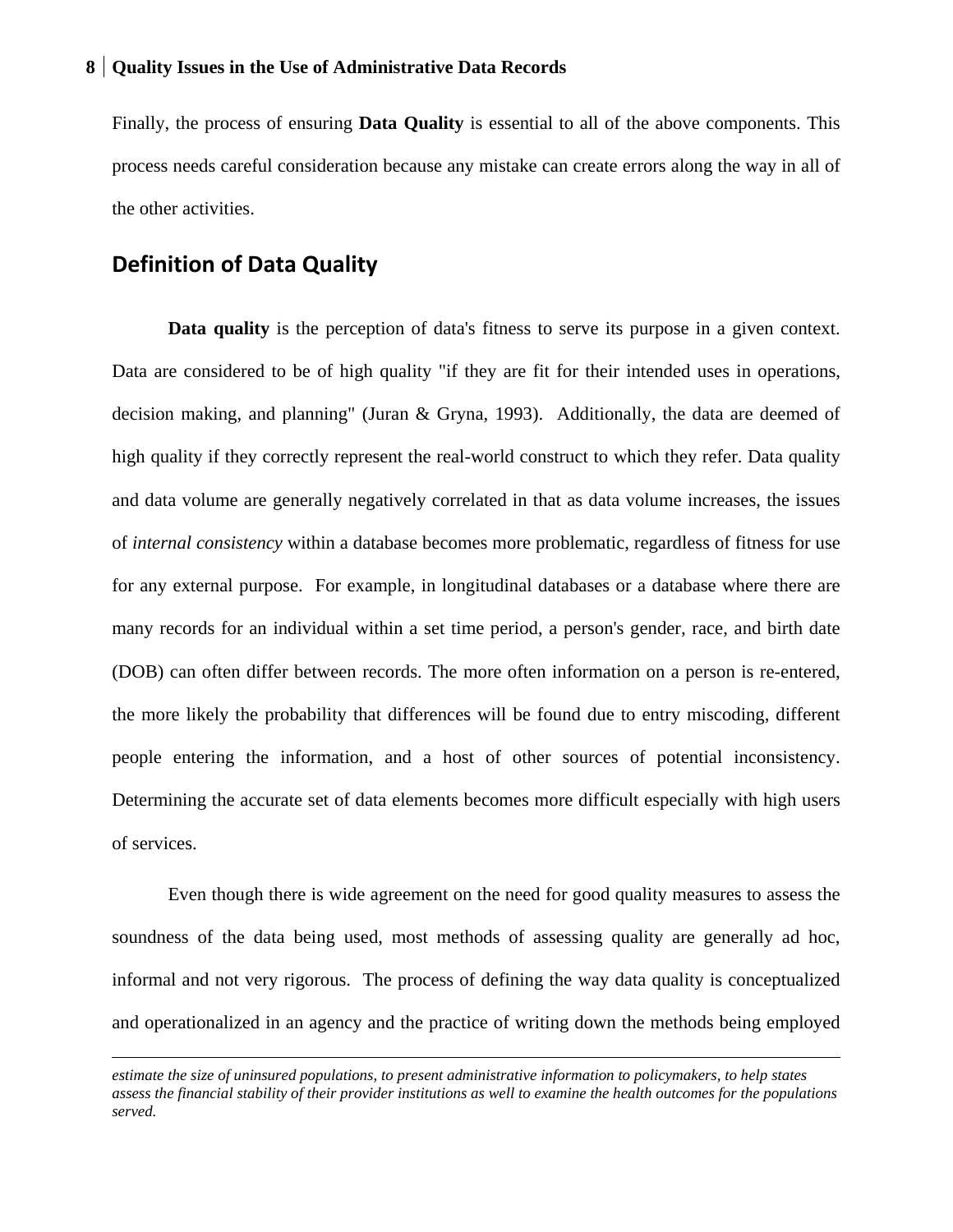to assure this task be successfully implemented is a first step in enhancing data quality. **Components of Data Quality**

A recent report prepared in 2013 by the Inter Agency Subcommittee under the Federal Committee on Statistical Methodology (FCSM) provided a list of items for administrative data that cover data quality concerns as well as a framework for assessment: The following section describes the data components that are essential for assuring data quality.

**Accessibility** is the availability of data in a warehouse and the ease of retrieval for monitoring, reporting, and analysis purposes. Accessibility of administrative data, whether within or external to a program or agency, is often a problem (Bright, Avorn, & Everitt, 1989; Potvin & Champagne, 1986; Ray & Griffin, 1989). Internally, problems of sharing and confidentiality often prevent data from being used even between divisions of an agency that has different departments. Furthermore, technical problems associated with record retrieval and record transfer frequently occur between divisions that sometimes serve the same clients through different programs. This occurs predominantly when systems are proprietary and not web-based.

Making data accessible to outside or external entities has similar problems as the internal ones. Most agency data has not been prepared for external purposes, thus policies and procedures for data access by outside groups are unclear. Additionally, there is a paucity of written documentation which can lead to potential errors in interpreting the data. Data dictionaries, needed by outside users to effectively analyze the data, are often inadequate. States, as well as other organizations differ in their approach to providing data to outside persons with a confusing set of rules for obtaining data files. Most data requests are individually negotiated; some occur formally through the development of a letter of agreement or memo of understanding (MOU) for a particular project; others occur informally through the development of a working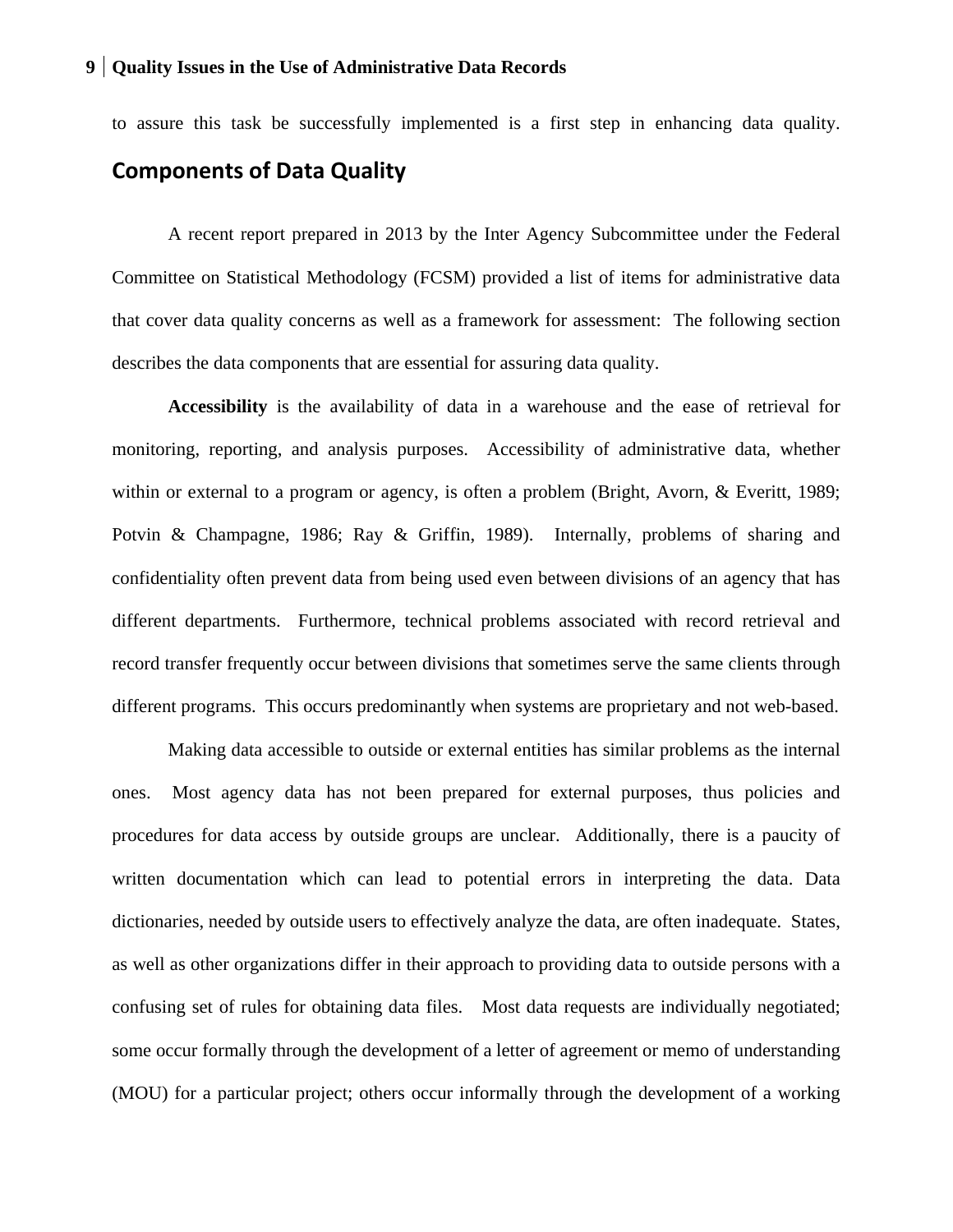relationship between the evaluator or outside group and the data management administrators within the agency.

Once access has been negotiated, other challenges exist. Data retrieval has become more difficult with the use of complex data warehousing systems and staff that are often overworked or not permanent employees but contractors operating the databases. Outsiders requesting data items cannot simply request a flat file with a defined set of data elements. Whether it is the contractor or the internal staff of the agency, consultations regarding data specifications are required before requests for data extracts can be prepared. Unfortunately, these individuals are extremely busy and have little time to work with outside evaluators. Thus, individuals requesting data need to understand the structure of the numerous data tables in the data warehouses and be clear about their data specifications. The lack of adequate knowledge of where the data element exists in the data tables and the format required often results in multiple requests for data before the appropriate information is provided. Furthermore, if the specific data extracts requested by evaluators have never been analyzed by the state, there is no way of checking the accuracy of the results, which is perhaps the biggest challenge faced by outside evaluators. Finally, access or the availability of data for multiple purposes by a diverse group of users is extremely important as it increases visibility of potential errors resulting in better quality.

**Security or Confidentiality** is the degree to which data is properly protected. HIPAA regulations and confidentiality concerns about the use of personal data that has health care information and individual personal identifiers have increased dramatically. This requires greater effort in insuring that data are secure and results in the need for proper authorization and documentation to access the information. In recent years, when requesting secondary data records that were created for administrative, not clinical purposes, attorneys at both the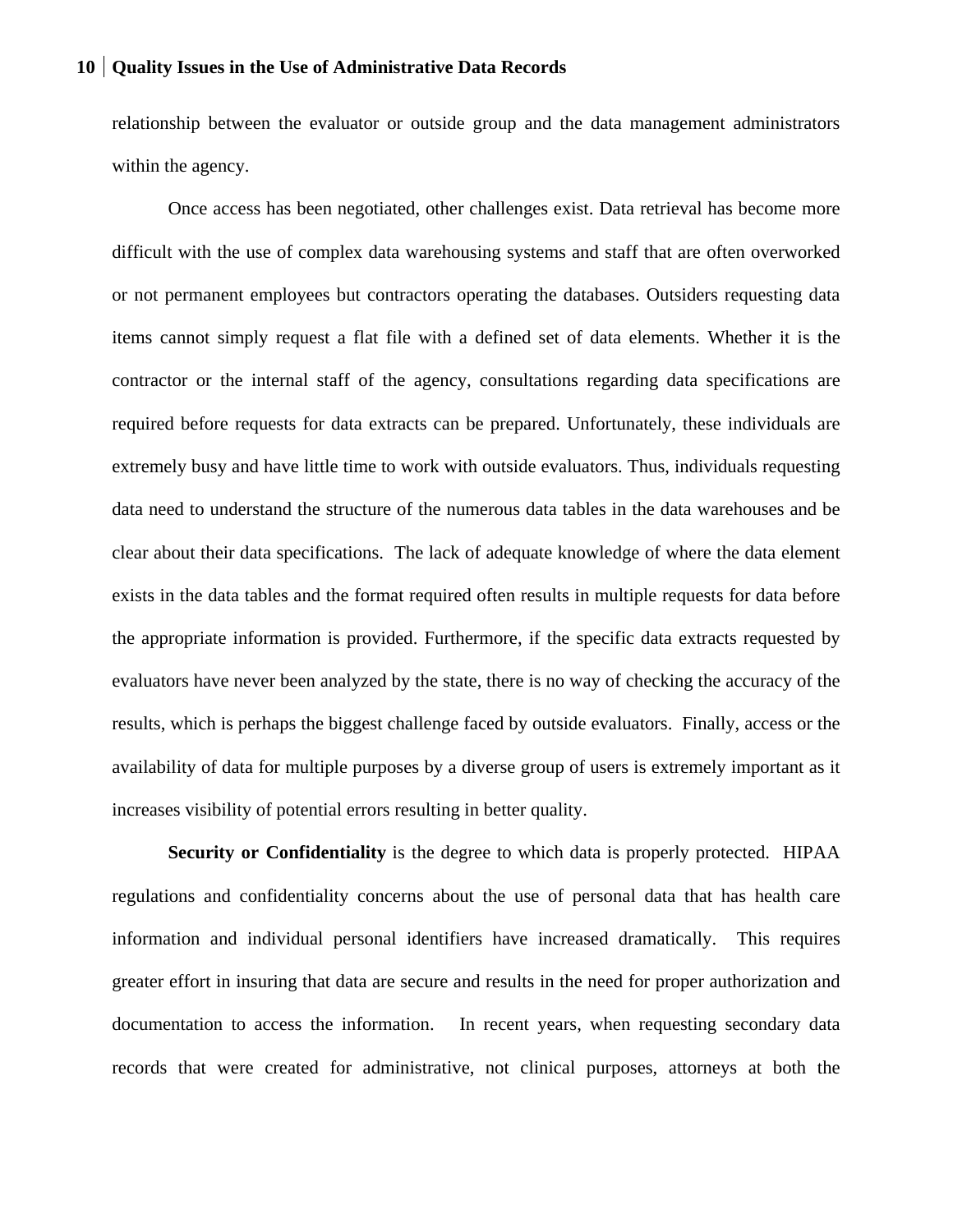requesting agency and the provider agency are involved in writing memos of agreement for protection of the data records. Increasingly, this creates a delay before data sharing can occur, and can make the data less relevant for operational or policy decision making.

**Relevance** is the degree to which data accurately address the objective of the project or analysis. A data element should provide information at the appropriate level of aggregation and temporality needed to answer the question of interest. For example, administrative data that report information at the agency or organizational level may not be appropriate in assessing a program level issue. To be relevant, it is necessary to know which inputs (staffing, service type and volume, etc.) are associated with which outputs. Thus, data elements must be positively correlated or directly related to one another.

A data element may provide only partial information on a program activity or service cost. For example, when there are multiple funders in the delivery of services, the data element generally will only provide information on what the entity itself contributes versus what the actual contribution may be. For example, 30 minutes of treatment at a cost of 100 dollars may be only 50% of the actual treatment time and cost that is provided to a client if the data element does not capture the complete time and cost. **Interpretability** of data requires that a data dictionary exists to ensure meaningful use of the data items. Good documentation is essential for all variables that are to be used in data analysis. Data dictionaries that are current and clearly worded are essential in understanding the meaning of the information being used. When possible, especially when integrating data from different organizations, the source of the data is important to know. Is the information self-reported or, in the case of clinical information, from a professional? Does it come from other documents? The quality issue in this case is whether the variable(s) can be assumed to represent the same information. Variation in the definition of like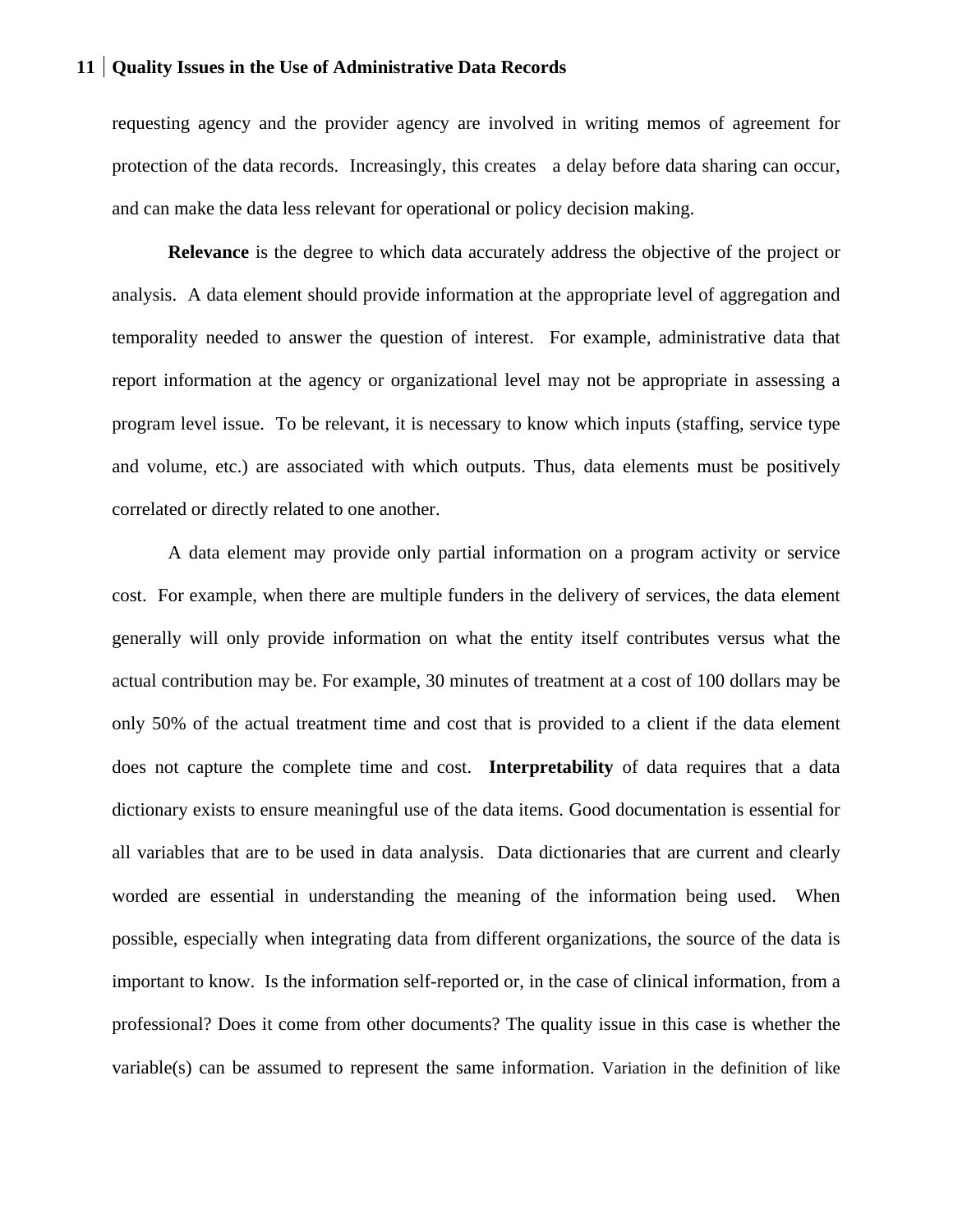variables in an administrative record may be the result of differences in localities or regulations and clarification is needed to ensure correct interpretation.

Meaningful interpretation also requires an understanding of the target population that the data are representing. This means a clear definition of who the individuals are and the percentage of that particular population that the data is collected on. Generally, different agencies have jurisdiction over partial population groups<sup>3</sup>. Interpreting findings from individual data sets on partial populations versus comprehensive population surveys or the universe of a population will vary greatly.

**Accuracy/Coherence** are related concepts pertaining to data quality. **Accuracy** refers to the comprehensiveness or extent of missing data, performance of error edits, and other quality assurance strategies. **Coherence** is the degree to which data item value and meaning are consistent over time and comparable to similar variables from other routinely used data sources.

Data accuracy, reliability and validity of measures represent another area of quality concern. The most common errors generally found are coding and input errors (Abowd and Vilhuber, 2005). Coding accuracy and completeness with respect to service dates (when investigating the time sequence of events) must be correct before using the information for reporting or analysis. Fortunately, these errors can be reduced through feedback reports and better training of staff that are responsible for the activity. Some agencies offer financial incentives to providers who may be doing the data input in the form of bonuses at the end of a contract year.

Inaccurate or contradictory diagnostic information across visits, missing records, and lack of information regarding the severity of illness may confound analyses when data are used for

 $\overline{a}$ 

 $3$  i.e., the uninsured versus those receiving publicly funded services through state programs or through Medicaid or Medicare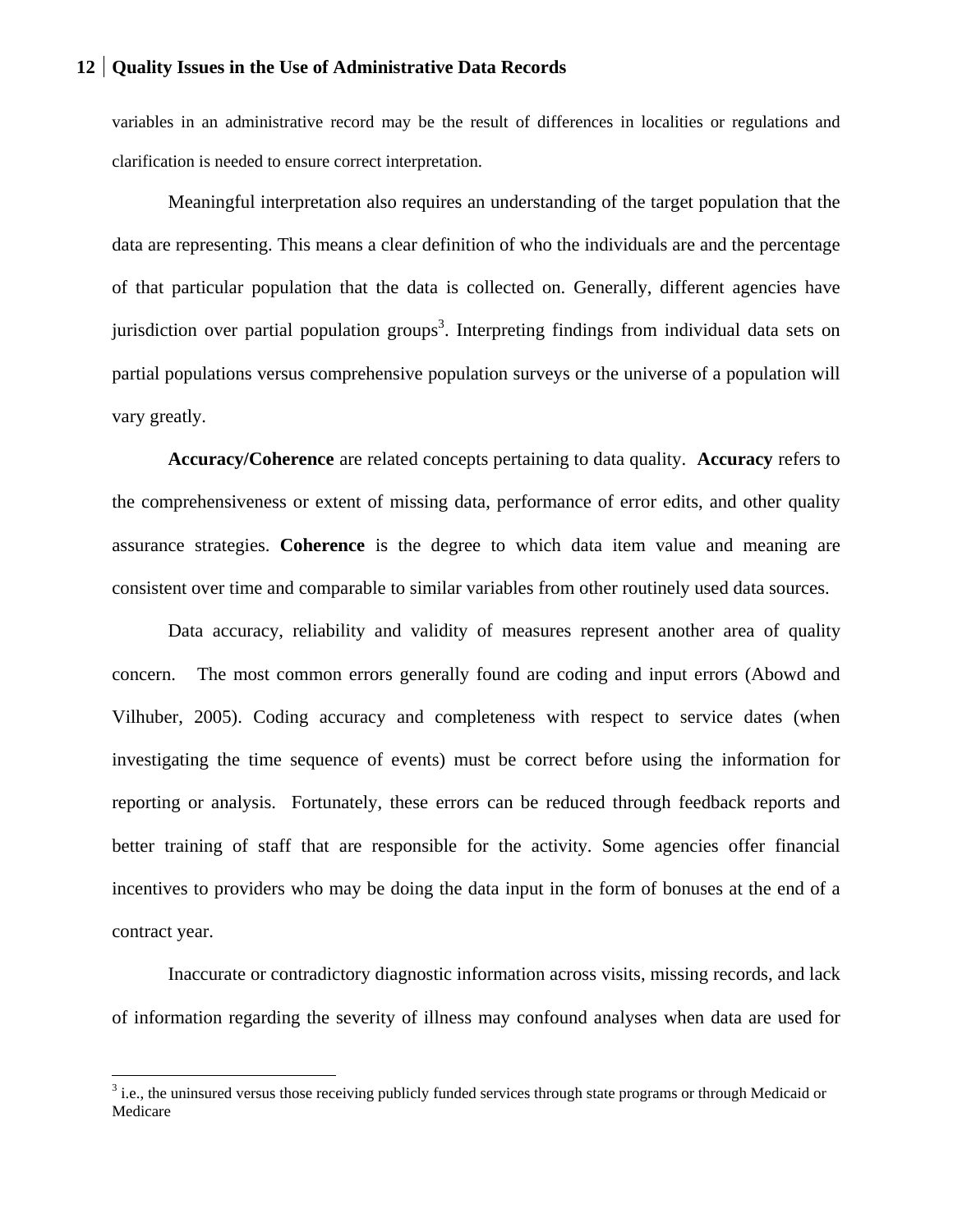program evaluation (Motheral & Fairman, 1997; Rosko, 1988; Sena & Pashko, 1993). To establish utility of this information for performance or evaluation, traditional reliability and validity assessments should be carried out on administrative files. For example, clinical chart data can be compared to administrative files, or different administrative files can be compared to each other. The following studies document differences in the reliability of data sources as follows:

Agreement on diagnostic accuracy of clinical chart data has ranged from 54% (Schwartz et al., 1980) to 100% (Walkup, Boyer, & Kellerman, 2000). Lurie, Popkin, Dysen, Moscovice, and Finch (1992) found that over 86% of clients with a diagnosis of schizophrenia in their administrative record had clinical information supporting that diagnosis. More studies of this type are needed as the reliability and validity of these databases are established for clinical data elements.

Agreement between different administrative data sets range from 74% to 96% (Parente et al., 1995). Agreement between dates of service provision often vary between data sources. The percent agreement was 67.1% for the date a case was opened using a provincial database in Canada (Robinson & Tataryn, 1997), but was as high as 99.2% for admission rates in a study that used Medicare records (Demlo, Campbell, & Brown, 1978).

Accuracy of data is enhanced when data are used extensively and fed back to providers, managers, and policymakers. Policy analysis using reliable data can be further enhanced when data are linked. Studies that link data sets allow for combining patient, organizational, community, insurance company, and provider information into one analysis (Rothbard et. al, 1990)**.** Linkages between Medicaid records and vital statistics (Bell, Keesey, & Richards, 1994) allow utilization, birth, and death data to be tied together in outcomes studies. A study by Coffey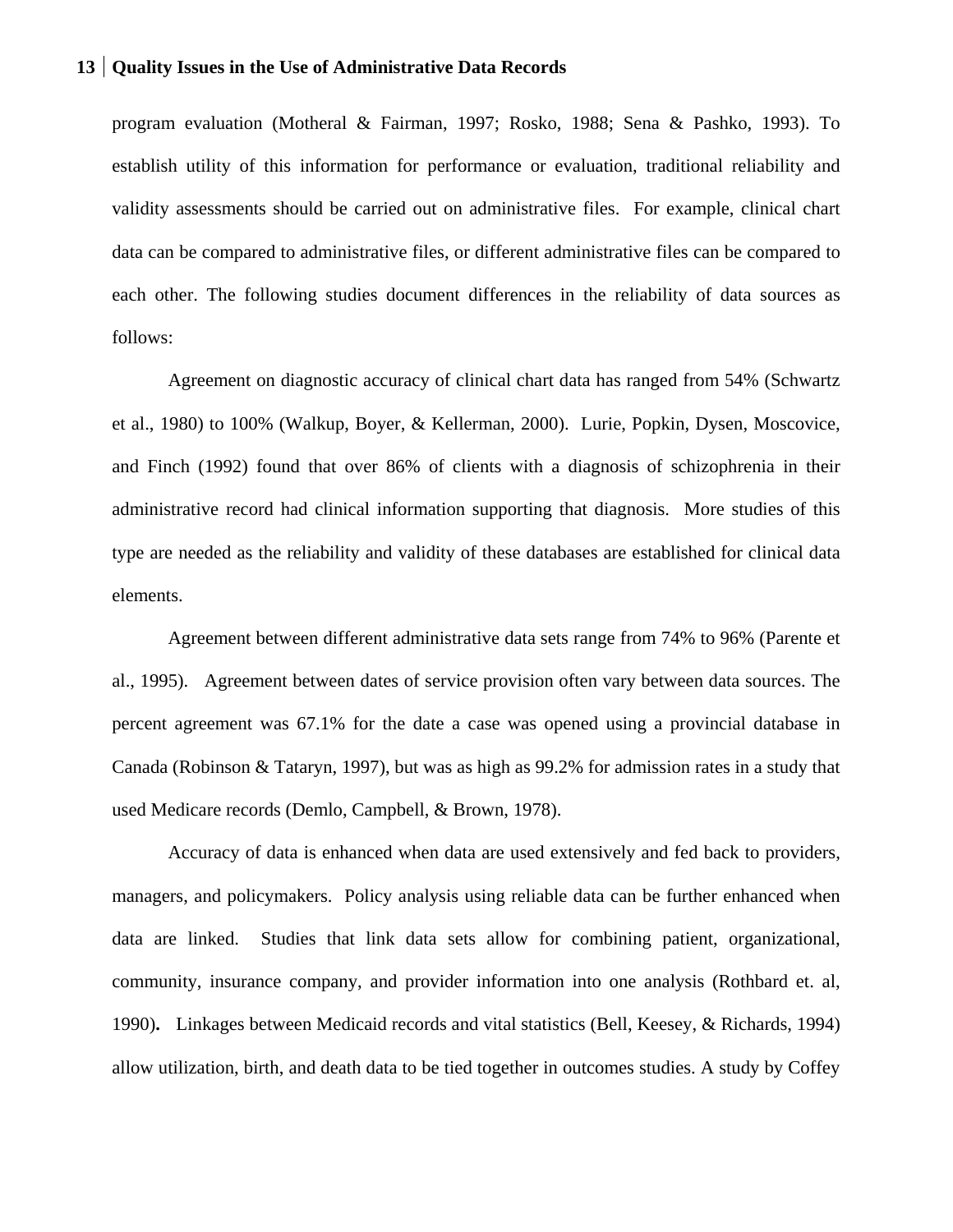et al. (2001) demonstrates the process of linking state mental health, substance abuse, and Medicaid data. This linkage study involves the collection of information from disparate systems and funding streams which offers important opportunities for policy analyses and client outcome studies. The purpose of linked data is to create a comprehensive dataset from various sources that give a more complete picture of an individual's service history. Unfortunately, any weakness in the accuracy of elements from an individual dataset carries over to the linked data. When a linked data set has variables that do not match, information is lost for those data elements.

The types of practical problems involved in working with secondary data that has missing elements can sometimes be addressed methodologically by incorporating advanced statistical and econometric methods that capitalize on the longitudinal nature of data, as well as the large sample sizes inherent in this type of data (Fink, 1998; McDonald & Hui, 1991). An example of this was a study using maximum likelihood estimation survival models to determine community tenure, as well as the patterns of care in and out of state hospitals, over a ten year period (Stern, Merwin, & Holt, 2002).

**Timeliness** is the degree to which data can be used in a suitable fashion resulting in the capability to link information that is temporally related. The lag time between when data is collected and when it is available for analysis can affect the usefulness of the data for management and evaluation purposes. Equally difficult is the problem that occurs when data require correction or health claims are denied and then re-instated. Often Medicaid and Medicare data are 90 days behind as they are related to billing cycles. Additionally, these records often require changes in codes for payment, and new replacement records may take several months to be accepted by payers. Removal of original records is required to deal with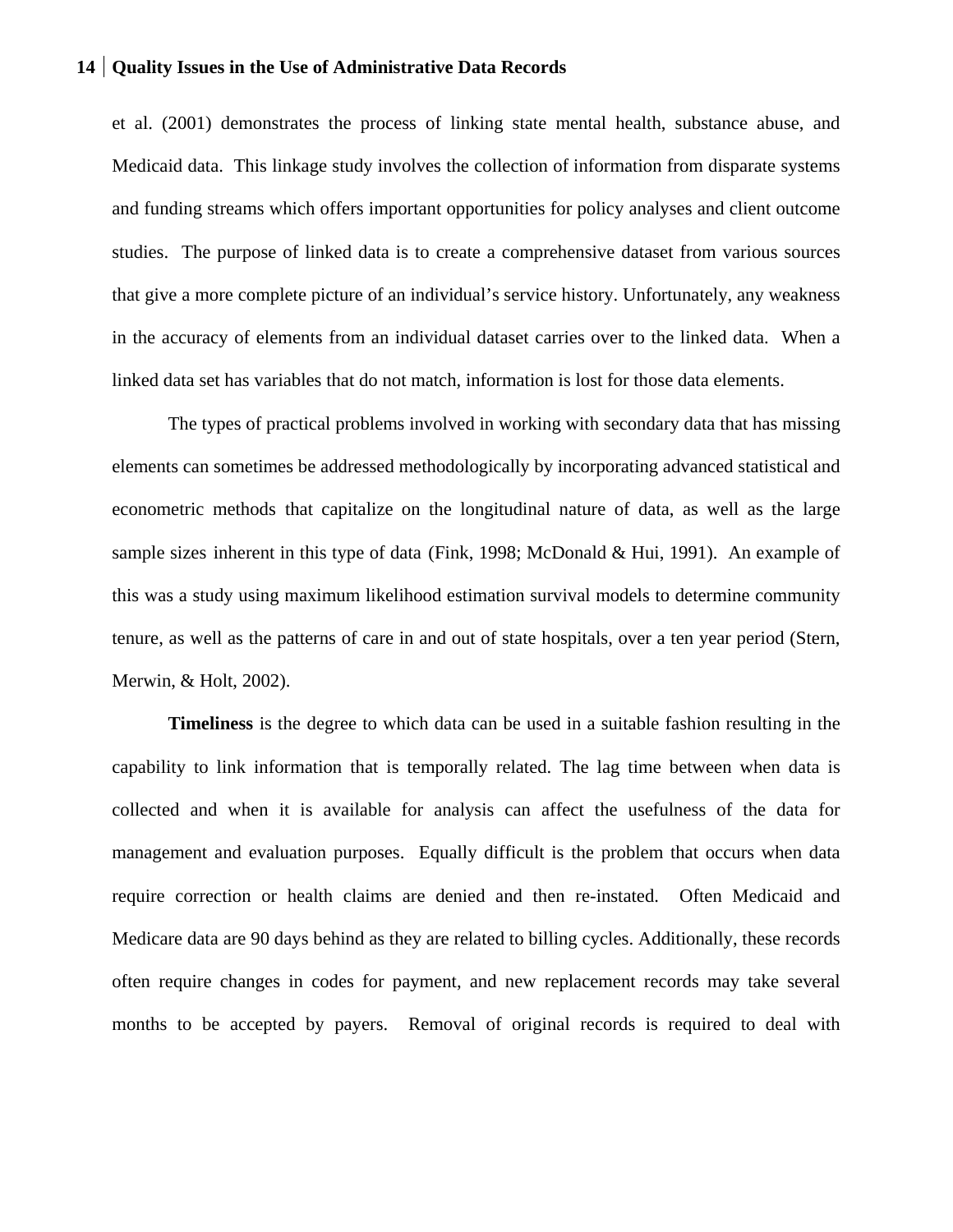duplication. Although service records that are not tied to reimbursement are more readily available, they often are not as reliable or accurate.

Administrative data collection is not ordered for evaluation purposes, thus a person may have their data collected (e.g. housing status, level of functioning) before or after an intervention of interest to an evaluator or policy maker. This often results in large variations in time between baseline information, intervention start up and follow up for subjects. Interpreting the results of analyses using administrative data is challenging especially when information is collected at different time periods and is not comparable for all subjects.

## **Addressing Data Quality Challenges**

*Data Management* is a broad term that refers to how data is structured or organized in a file, how it is stored (medium used), and what methods are used to protect it (firewalls, backups, encryption). Data quality is greatly affected by the way data is "managed," how accuracy is verified and consistency of information is addressed. The procedures and practices that support these processes must be well articulated and valued within an organization. Quality assurance methods are required to verify the accuracy of collected data. Data must be maintained by regularly examining the information through diagnostic analysis, "cleaning" the data that falls out of the boundaries, as well as unduplicating records and ensuring that the data elements are standardized so that all data elements report the same item in the same way. This requires feedback reports to providers comparing their estimates with others in the system, as well as record reviews done on charts to check for similarities. Discrepancies, other than minor ones, signal the need to assess the input and output data processes to determine the source of the differences. Service visit and episode counts, client counts, and descriptive data on the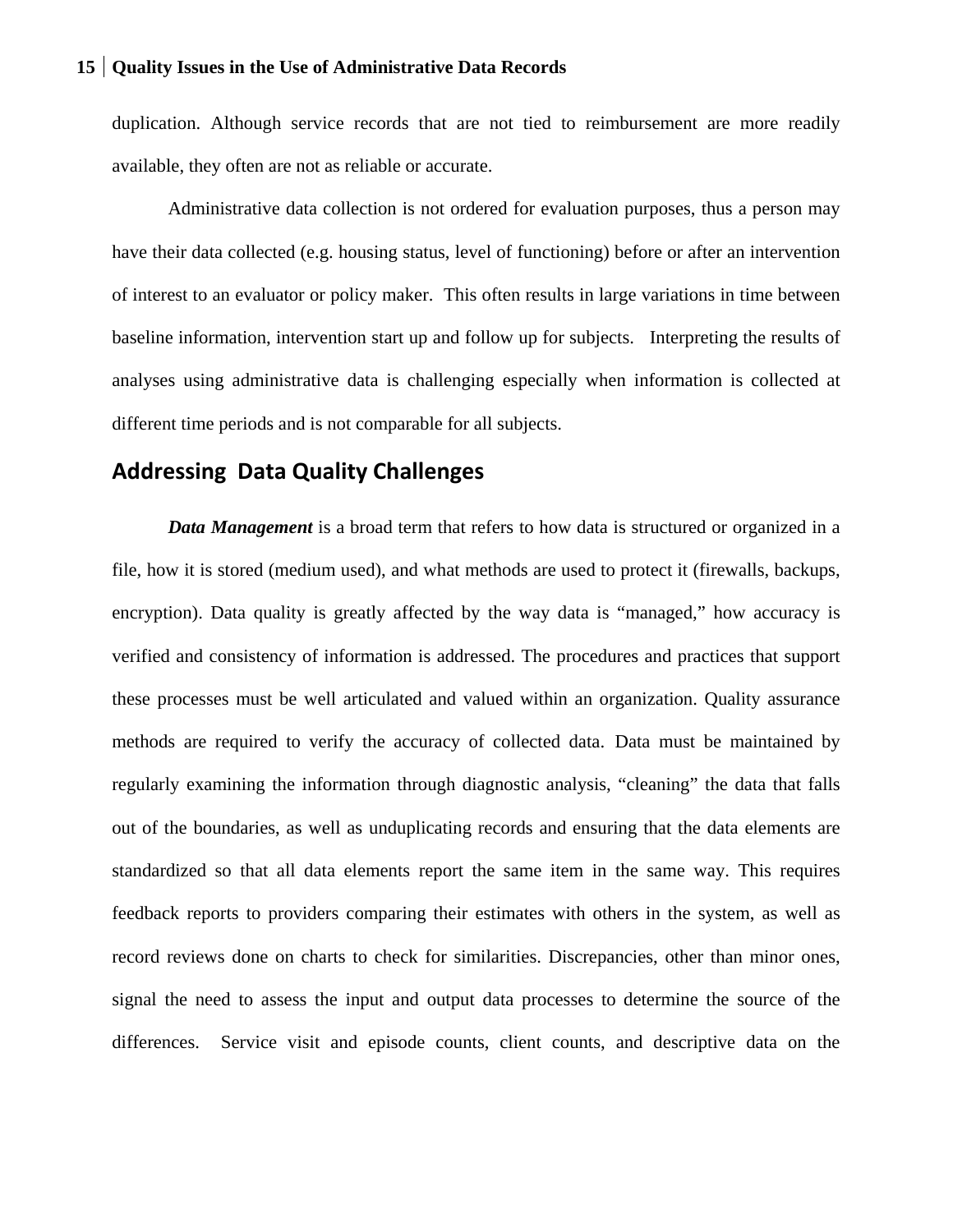population of interest should be consistent with routine planning or monitoring reports when doing an evaluation.

Good data management practices require up to date and detailed data dictionaries, data models, information on how data and process flows within and between organizations, detailed specifications, regular audits and controls and encryption methods.<sup>4</sup>

Oversight is another important component of good data management processes. Good oversight involves a data steward, data custodian, or data management task council that oversees the data management decision-making process. This is important when agencies are involved in sharing or exchanging data. Such stewards have responsibility for making sure that data elements have clear and unambiguous definitions, duplicates are eliminated, values are clearly enumerated or coded, and documentation is sufficient to allow suitable usage.

In sharing data within or between agencies it is important to have solid data management procedures with defined quality practices built into the process from the very beginning. Unfortunately, many systems have the quality built in much later, after the cost of correction in time and service improvement makes the changes necessary. The important lesson is to have quality engineered into every phase of the data management process from the start in order to avoid the costs of correction and failed decision-making. Data elements must always be added, refined, or amended and reconstructed, particularly when used in longitudinal trend analyses, as the purpose of data changes over time to address new reporting and monitoring needs as well as new services.

McDonald & Hui (1991) offer a useful review of data management and methodological problems faced by "researchers" or analysts using large databases. Computer requirements for

 $\overline{a}$ 

<sup>4</sup> http://www.techterms.com/definition/data\_management; http://www.iso.com/Research-and-Analyses/ISO-Review/Data-Management-and-Data-Quality-Best-Practices.html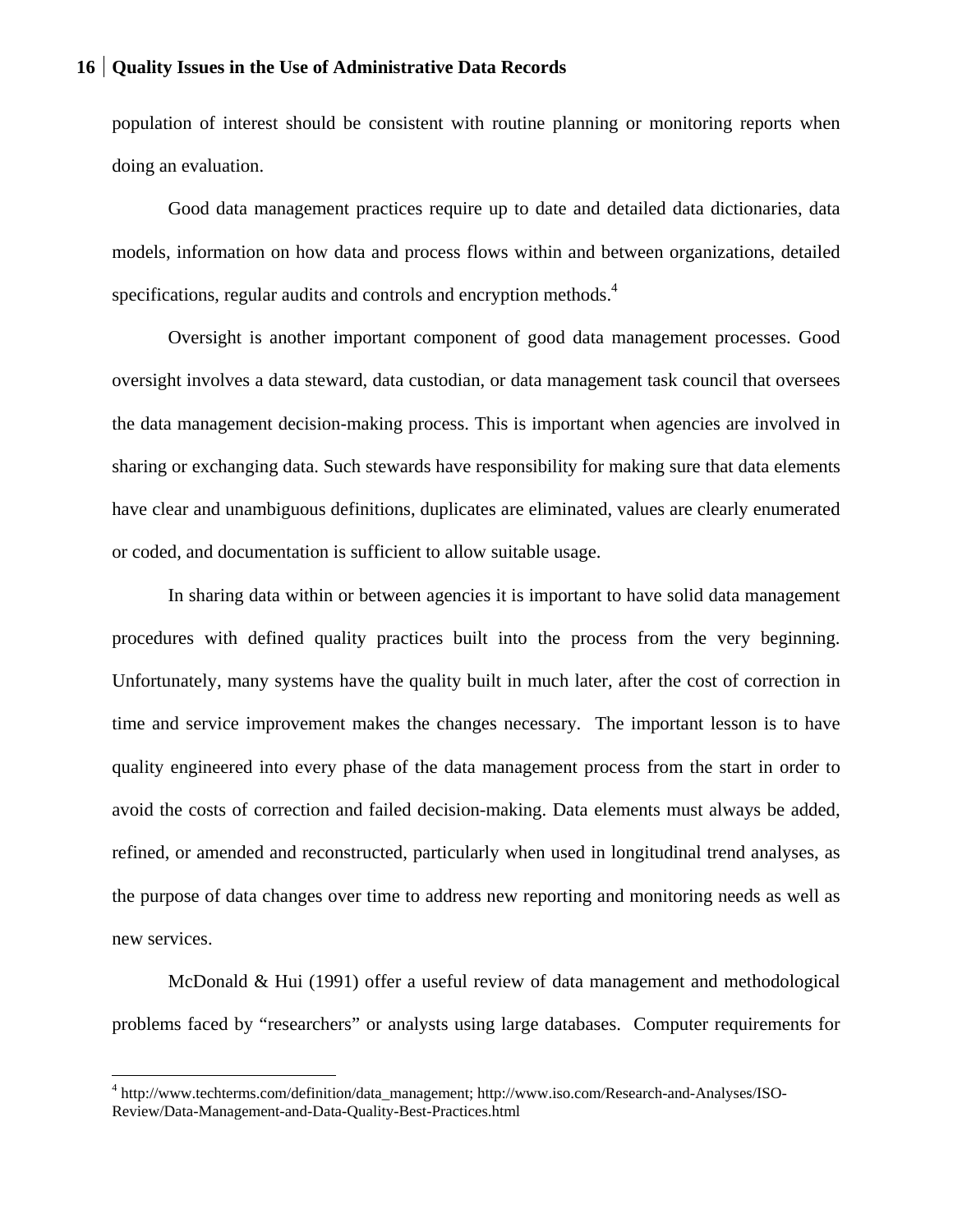storing and manipulating these large files prove challenging. The service records can be difficult to manage physically as claims systems are organized on a transaction basis with billing and payment records for each reimbursable procedure. Several records may exist for the same service (i.e., when payment claims are denied and then re-submitted) and must be unduplicated for analysis purposes. Adjustments must also be made when there are multiple records for a single episode of inpatient care that spans months. Procedure codes can change over time, new services with a different name but similar function can create tracking difficulties in monitoring care. Finally, data storage and protection can be costly due to the confidential nature of these records. Data management tasks involve careful attention and continuous vigilance when using administrative data, especially when data quality is an important priority.

*Verifying Data Accuracy.* Management information staff must engage in multiple activities, both externally with those collecting and entering the data, as well as internally with those individuals storing and analyzing the data for planning and policy purposes. Providers should be trained in data entry procedures and should have standardized definitions of all data items. To confirm that the data being collected from external sources is correct, software applications should be developed that check all data fields for formatting errors, field type and size, missing data, and checks for valid codes. Additionally, when systems only collect admission and discharge information for outpatient programs, missing records on client discharge or disenrollment from a program can lead to incorrect length of stay information. This is problematic when monitoring performance in systems that are not claims or event based. To address this, data submission reports can be generated for the data provider with total number of errors in each field and a total percent of accuracy as well as identification of outliers with questionable length of stay.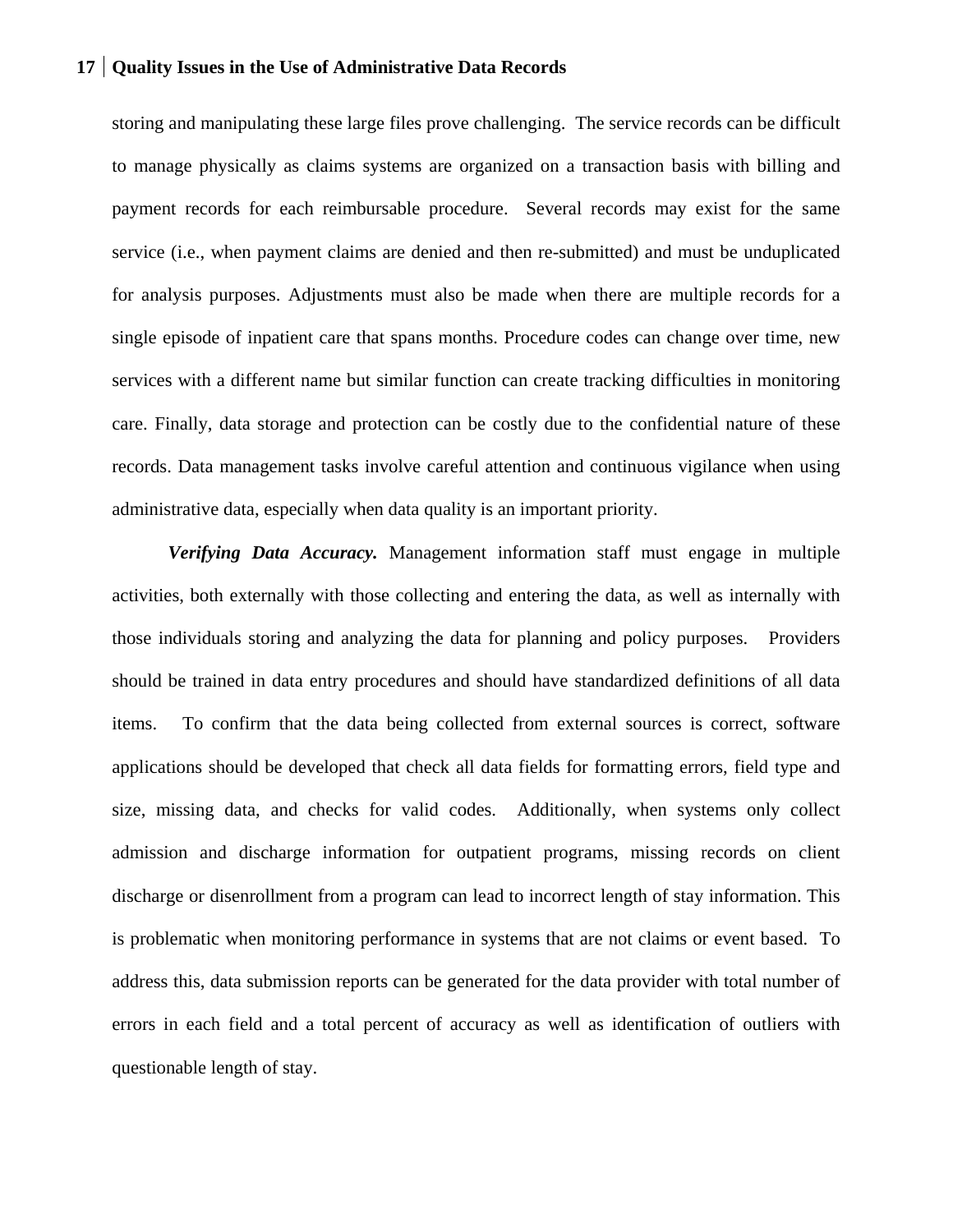The provider can be asked to submit a corrective action plan by a specified deadline that details steps for correcting the data before their next submission. A follow-up email and/or phone call can be made to the provider if they did not meet the deadline and/or if not all corrections were made. This type of information should be made available to other providers or data system integrators so they are aware of the limitations of the data.

Retrospective audits are another approach for verifying accuracy. When possible, checking all or a sample of the data against the original source is useful. When the accuracy of the measure you are planning to use is found to be poor, consider dropping the variable or using a proxy measure in its place. For example, use the history of substance abuse treatment as a proxy for co-morbidity if the records for drug and alcohol use are not identifiable due to confidentiality issues.

*Verifying Data Consistency* Once data is considered accurate, several internal tasks are required to enhance data quality. Data cleaning practices are essential. This involves eliminating duplicate records, resolving differences in data elements among multiple records of the same individual or event in the same data base (date of birth, gender, diagnosis, procedure), resolving inconsistent data elements across data bases when linking more than one data source (age, diagnosis, et al), cross walking data elements over time within and between data sources, and constructing a new data element that is comparable within, between, and longitudinally over time.

When there are different values for data elements, which should be similar, decisions need to be made to rectify the inconsistencies. Standardized rules should be developed and implemented to insure the integrity of the data elements that are immutable (date of birth, ethnicity, etc.). For example, this could include choosing the most frequent value, choosing the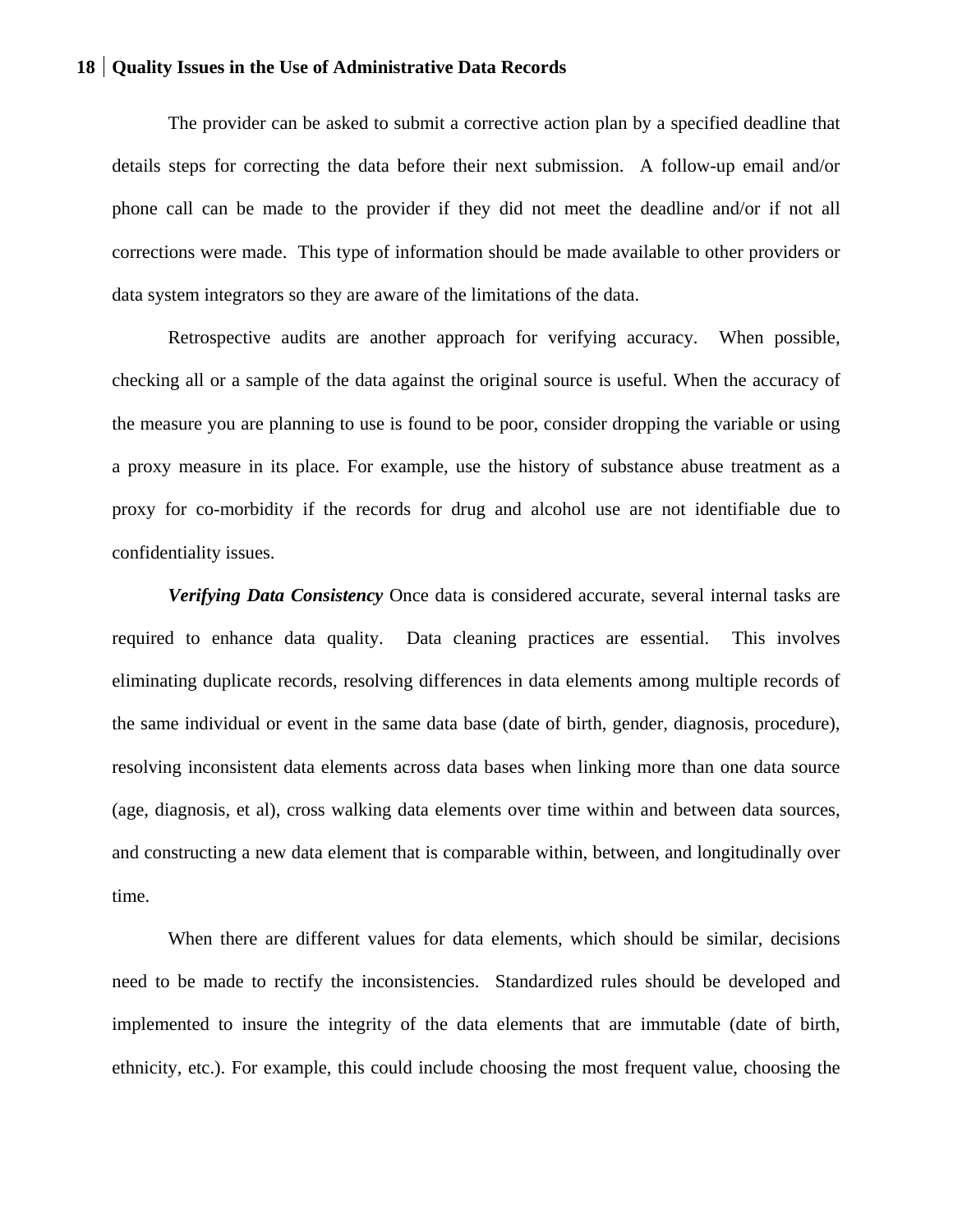value found on the most recent record, etc. and constructing a variable in all the records that reflects this decision. Alternatively, this could consist of choosing the record or measure that is perceived to be most accurate based on its source of information (i.e. in reporting of demographic information found in a death certificate record).

Variation in data elements frequently occurs in monitoring events over multiple years within the same data source. Changes in data systems often result in new coding schemes for the same variable. Additionally, what is kept in warehouse data tables frequently changes. For example, in the first case, a variable such as case management may take on different forms and meaning over time, and the new data element may specify the inclusion of information that was formerly in a separate data element. The change in the specification of the variable may require recoding or constructing a new variable for prior time periods.

 Dealing with data consistency occurs again when integrating information across systems. Variation in data element definition requires the **"**cross walking" of data elements if data sources are to be properly integrated. This process can be tedious as it requires clear definitions of the data element for each system and an ability to reconstruct data elements when the information differs. Information generally needs to be aggregated to a higher or more general level when there are large discrepancies in the variable definitions. For example, some agencies may differentiate the type of outpatient programs they provide to a greater degree than others. Thus, a variable such as community outpatient services may be used to describe any program that is outpatient or ambulatory in nature. In integrating data across systems, more subtle information is sometimes lost in an attempt to be comparable as well as comprehensive in capturing all service data. Another example is when age is used in one system and date of birth in another, or when race categories differ, with some systems being much more specific than others. Information on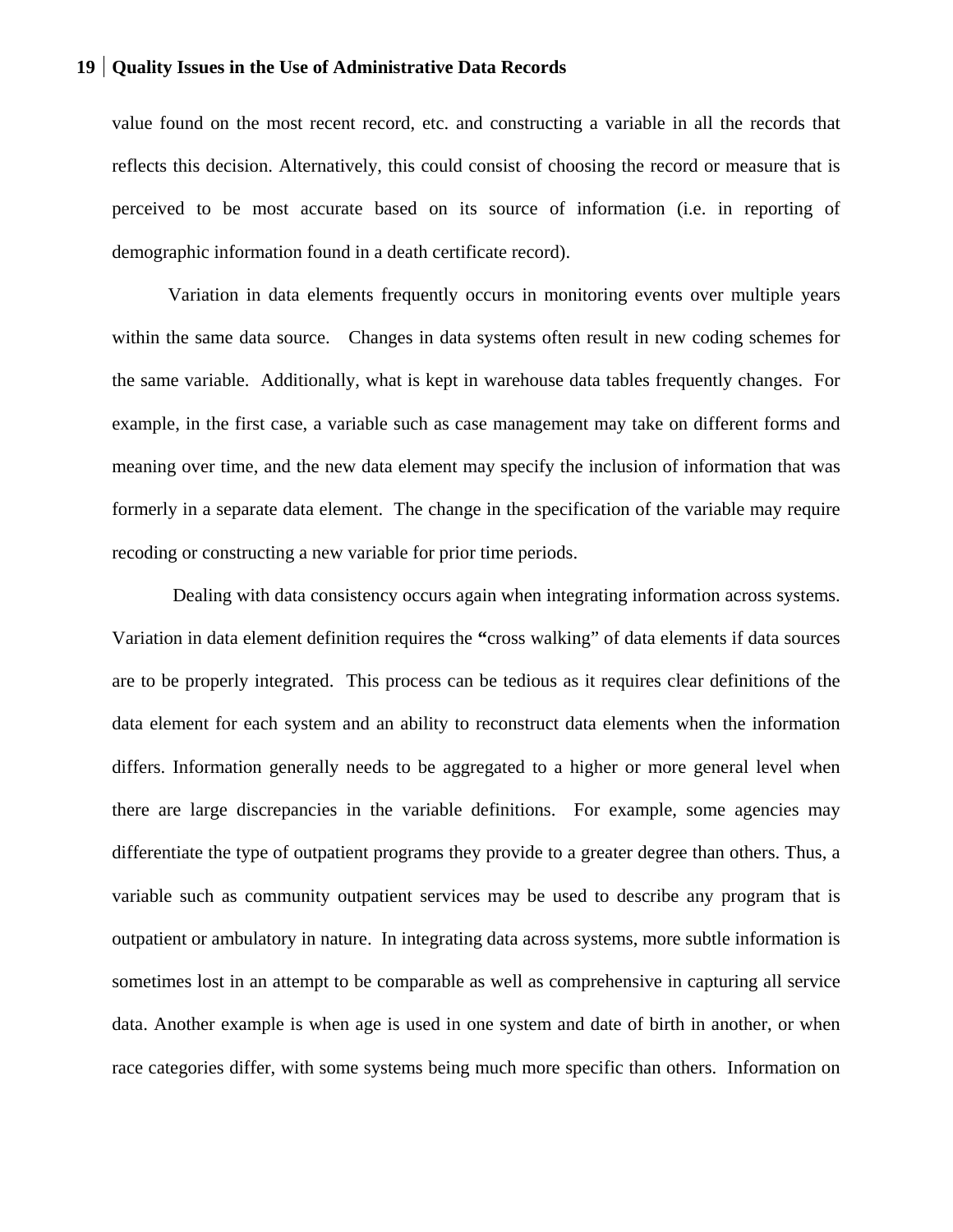service volume or amount of units of care also varies and must be reconciled before integrating information. In some cases, the integrated file may only have the presence of the visit or episode of care and not the specific intensity of care, otherwise comparable volume issues cannot be resolved.

### **Tools to Assess Data Quality**

Several quality assessment tools have been developed to provide a roadmap for those MIS staff involved in working with administrative data. In 2013, the Inter Agency Subcommittee under the Federal Committee on Statistical Methodology (FCSM) issued a report that focused on quality assessment (QA) and a tool to use that has a framework in developing a metric. The QA tool provides the user with a structure for requesting data that will be appropriate for the purposes of the designated project and of known quality. Three stages of assessment are described which reflect the needs of the user at different stages in the process. During what is called the Discovery Phase, the user is provided with a series of questions that explore the relevance, accessibility, and interpretability of the data in order to write a Memorandum of Agreement (MOU) to obtain the data. The Initial Acquisition and Repeat Acquisition Phases follow. The dimension of relevance is no longer an issue in these stages, but the issues of accessibility, interpretability, coherence, accuracy, and institutional environment are more prominent. An Appendix of Questions and a Data Dictionary Template are provided in the publication to give the reader a framework to follow in measuring the quality of the data they are using (Iwig, Berning, Marck, & Prell, 2013)

There are also many data tools available to implement the tasks related to translating raw data from external sources to a data set that is accurate. These data tools offer a series of steps for improving data which may include some or all of the following issues discussed previously: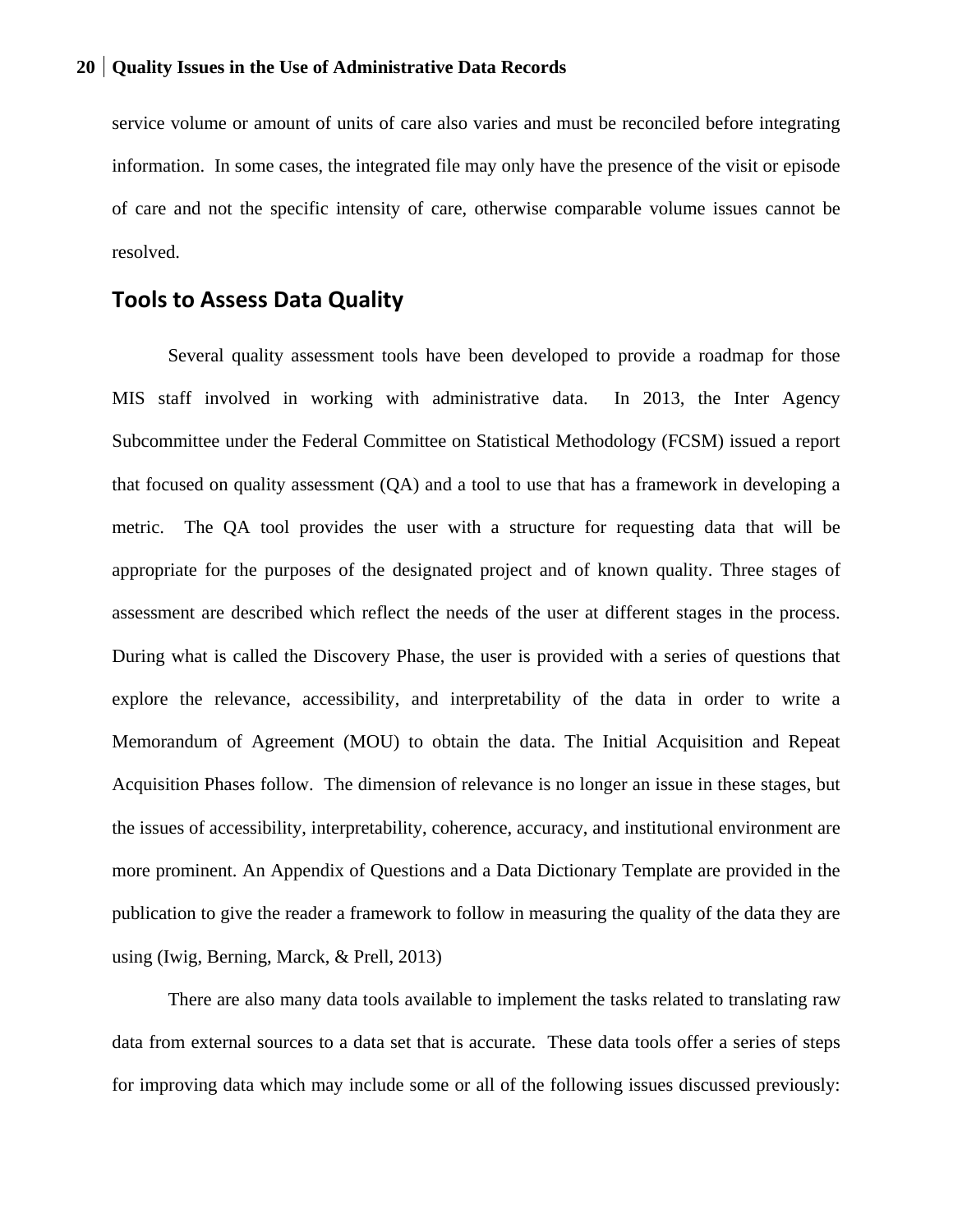data profiling, data augmentation, matching, parsing and standardization, and data monitoring. A number of vendors make tools for analyzing and repairing poor quality data available inhouse. Service providers can clean the data on a contract basis and consultants can advise on fixing processes or systems to avoid data quality problems initially or once they occur. ISO 8000 is the international standard for data quality (Benson, 2008; 2009). The tool is used to do (1) data profiling, which is the diagnostic approach to determining data quality; (2) standardization of the data so that the elements are similar within and between records; and (3) geographic coding devices for provider and client data using US postal standards. ISO 8000 is being developed by ISO technical committee TC 184, Automation systems and integration, sub-committee SC 4, Industrial data.<sup>5</sup> However, like other ISO and IEC standards, ISO 8000 is copyrighted and is not freely available.

MIT has a Total Data Quality Management program, led by Professor Richard Wang, which produces a large number of publications and hosts a significant international conference in this field (International Conference on Information Quality, ICIQ).<sup>6</sup>

The United States Health Information Knowledgebase (USHIK) is a metadata registry of healthcare-related data standards funded and directed by the Agency for Healthcare Research and Quality (AHRQ) with management support in partnership with the Centers for Medicare and Medicaid Services. AHRQ provides and maintains this metadata registry of health information data element definitions—values and information models that enable browsing, comparison, synchronization, and harmonization within a uniform query and interface environment. The U.S. Health Information Knowledgebase is populated with the data elements and information models

 $\overline{a}$ 

<sup>&</sup>lt;sup>5</sup> http://www.iso.org/iso/standards\_development/technical\_committees/list\_of\_iso\_technical\_committees/

<sup>&</sup>lt;sup>6</sup> Wang's books on information quality include Quality Information and Knowledge (Prentice Hall, 1999), Data Quality (Kluwer Academic, 2001), Introduction to Information Quality (MITIQ Publications, 2005), and Journey to Data Quality (MIT Press, 2006).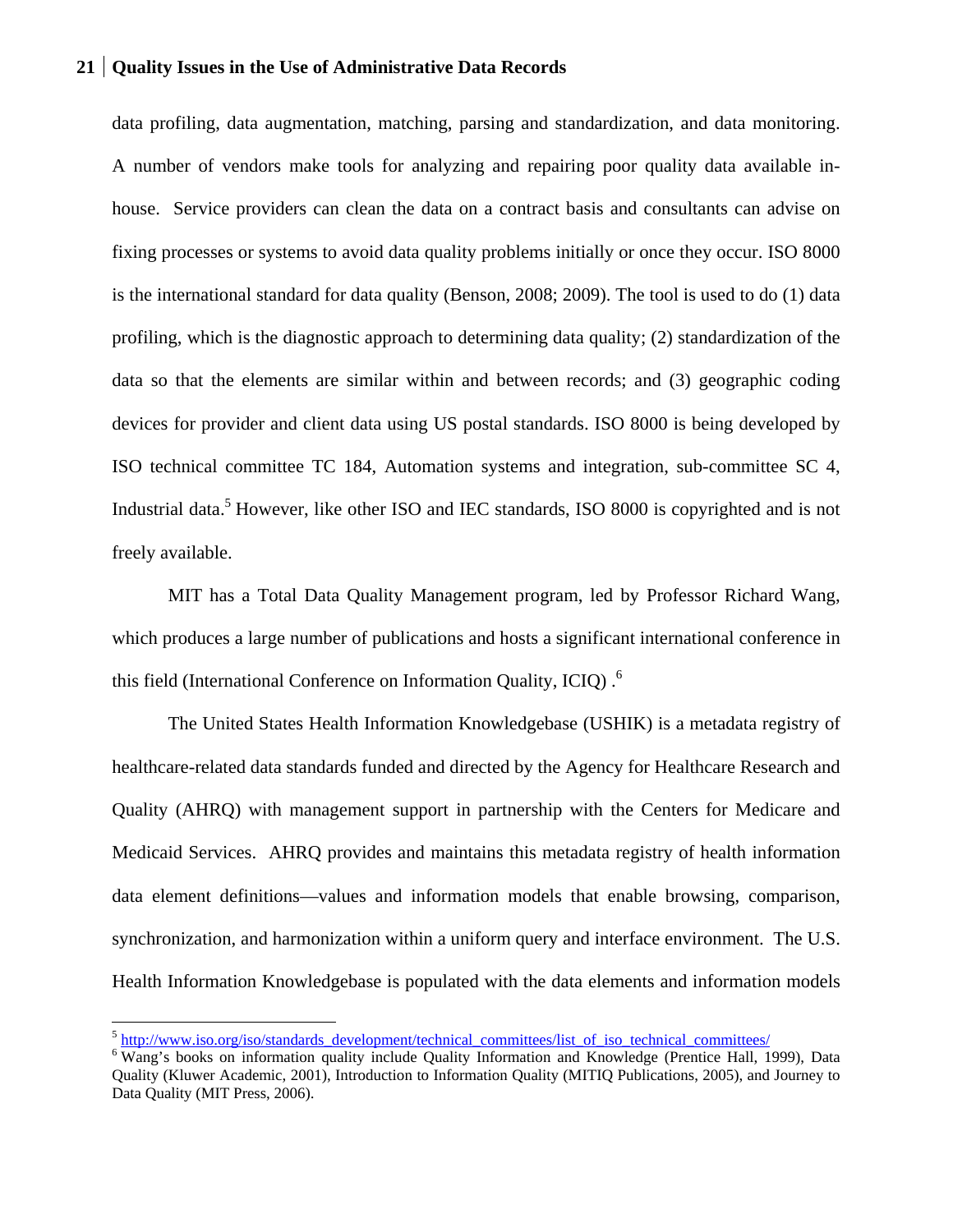of Standards Development Organizations (SDOs) and other healthcare organizations, in such a way that public and private organizations can harmonize information formats with existing and emerging healthcare standards. USHIK employs a metadata registry methodology based on international standards in order to promote interoperability and comparability. USHIK is housed and funded by the Agency for Healthcare Research and Quality with CMS and VA as strategic inter-agency partners.

Regardless of which tools are used, the major issue involves communication and coordination within and between organizations if data quality is to be promulgated. First, the source of data for each agency must be considered with respect to its accuracy. Second, the process of collecting and inputting data should be examined, and points at which data can be compromised should be documented and monitored. If data is to be used across agencies and systems, data standardization should occur where definitions and coding are made to be similar. A crosswalk algorithm should be developed when elements differ sufficiently to warrant aggregation of data information for purposes of integration. A data steering committee can be used to discuss and set interagency standards of definition and measurement or coding.

## **Uses of Administrative Data in Research and Evaluation**

The challenge of using administrative data for purposes other than the specific one(s) they were created for (i.e., reimbursement, descriptive statistics for reporting requirements, etc.) requires knowledge of the data structure, meaning, and quality by the parties providing the data and those using the data, particularly when these are different groups of people. A case example is presented below that illustrates the various components of data quality that need to be addressed to do an evaluation study that includes secondary data from multiple sources. In this example, university researchers used data from several different agencies to create a data set that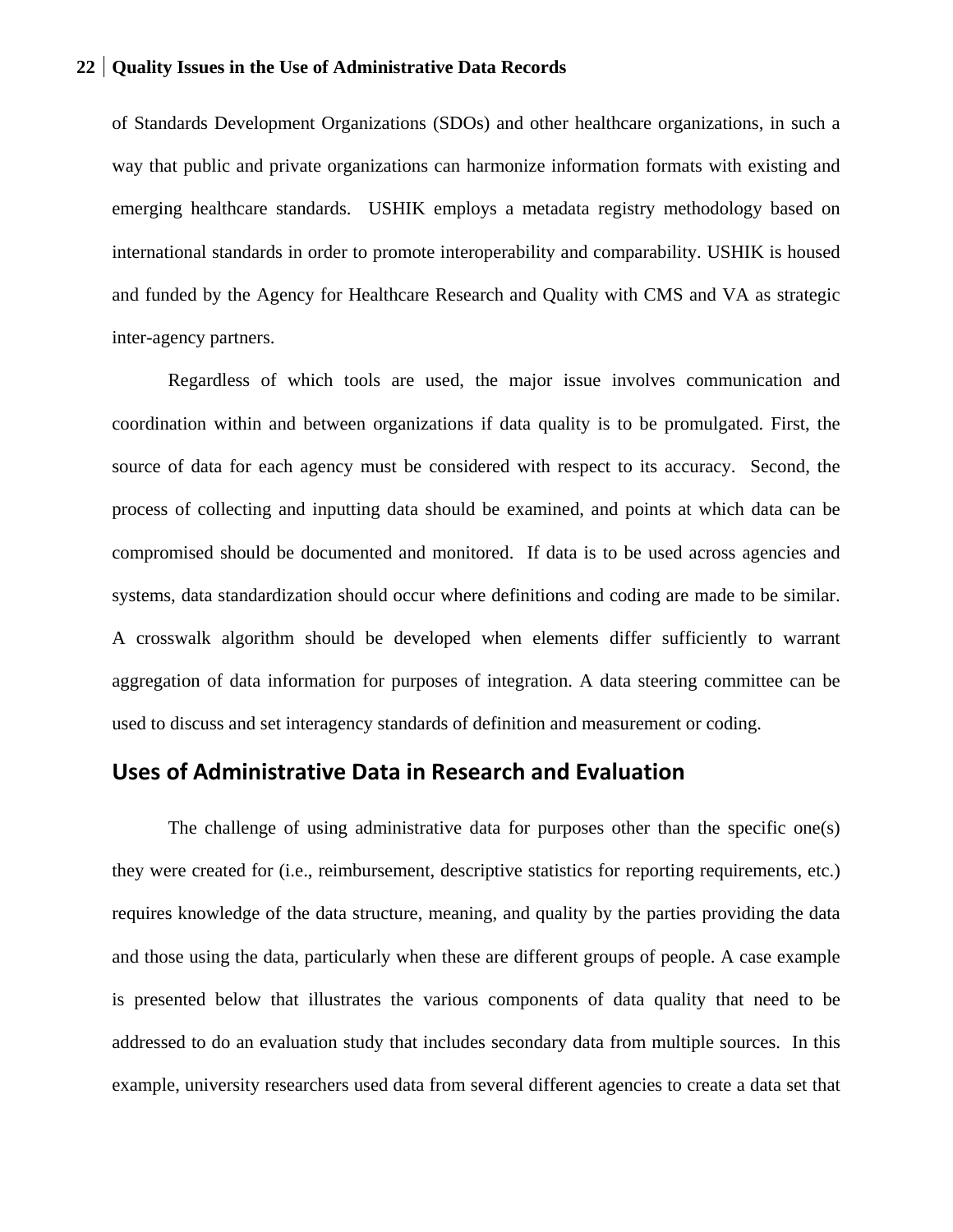could answer questions on the impact of restructuring community based services for persons with serious mental illness. The example is taken from a state which had reached a settlement agreement with the Department of Justice (DOJ) related to the Olmstead Act. This law requires that individuals with mental disorders be treated in an integrated community setting that is considered the least restrictive environment that meets their needs (Bazelon, 2010; Department of Justice, 2012).

The study population of 8,000 individuals consisted of persons with mental disorders that met criteria for serious and persistent mental illness served by the publicly funded mental health sector. These included state and local services, Medicaid services, housing/homeless services provided by multiple agencies, and employment services. The subjects were identified from secondary data sources and came from various departments at the state level, as well as outside agencies that were not formally required to report to the state Office of Mental Health (OMH), and in fact had restrictions based on confidentiality issues, in some cases. The type of data that was required to evaluate the impact of the settlement agreement on community services involved the following information.

- *Institutional admissions and discharges from psychiatric hospital settings, jails, shelters.*
- *Number of people served in the community compared to those served in institutional settings.*
- *Length of stay of individuals in institutional settings*
- *Readmission rates, including number of days elapsed between discharge and readmission.*
- *Number of individuals, in both institutional and community settings, who are on waitlists to receive community-based services*
- *Medicaid dollars spent on community-based services versus funds dedicated to institutional services*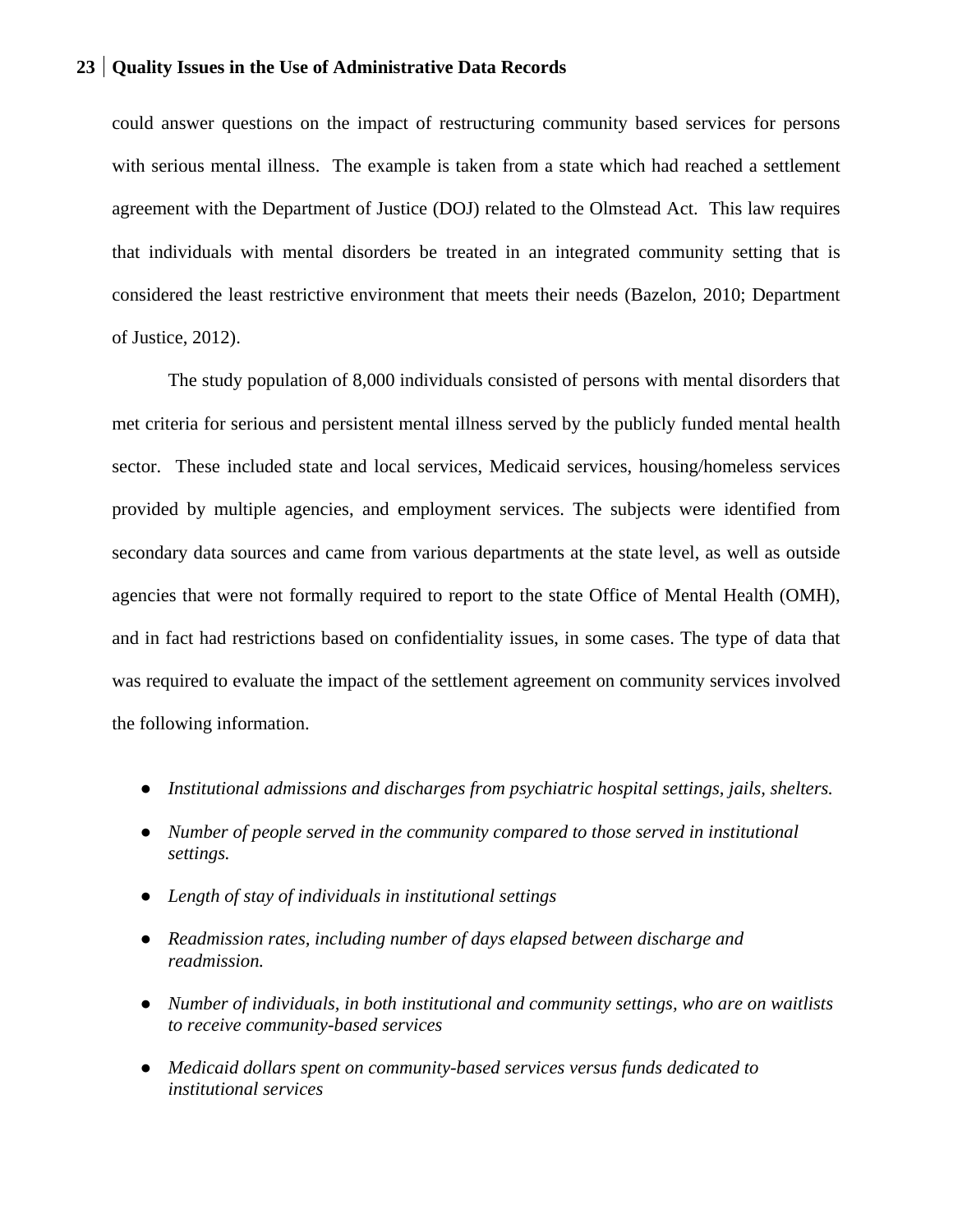- *State dollars spent on community-based services versus funds dedicated to institutional services*
- *Community-based housing, determined by the existence of supportive housing programs and the number of housing vouchers and subsidies, available to consumers*
- *Access and effectiveness of comprehensive community crisis services based on number of people treated in these programs and the reduction in subsequent hospital admissions based on other alternative*
- *Presence of evidence-based practices, including Assertive Community Treatment teams, supported employment programs, and peer support services*

Multiple sources and types of data were needed to construct the above measures and required the creation of an integrated person level data file for the 8000 individuals who were the focus of the evaluation and intervention. The time period was a four year span that began in 2010 and went through 2014. The data records were comprised of admission and discharge records as well as annual continuation records from all treatment facilities that had contracts with the State Office of Mental Health. These records were not reimbursement claims but demographic and service information on who was treated, type and place of treatment, and prior treatment history. Information on amount of treatment for outpatient services required creation of a length of stay measure from admission and discharge records. Claims or encounter data were used from the Medicaid files for persons enrolled in Medical Assistance (MA). Arrest information on admission and discharge came from the Department of Corrections (DOC) and shelter data from providers that had contracts to provide services to people involved in the People Acting to Help (PATH) federal grant program that provided services to those who were homeless. Employment data came from the Bureau of Vocational Rehabilitation (BVR) and Labor Statistics (BLS) and vital statistics records from the Department of Health were used to access mortality data. The following case study is used to illustrate data quality issues (outlined in Section 4. Components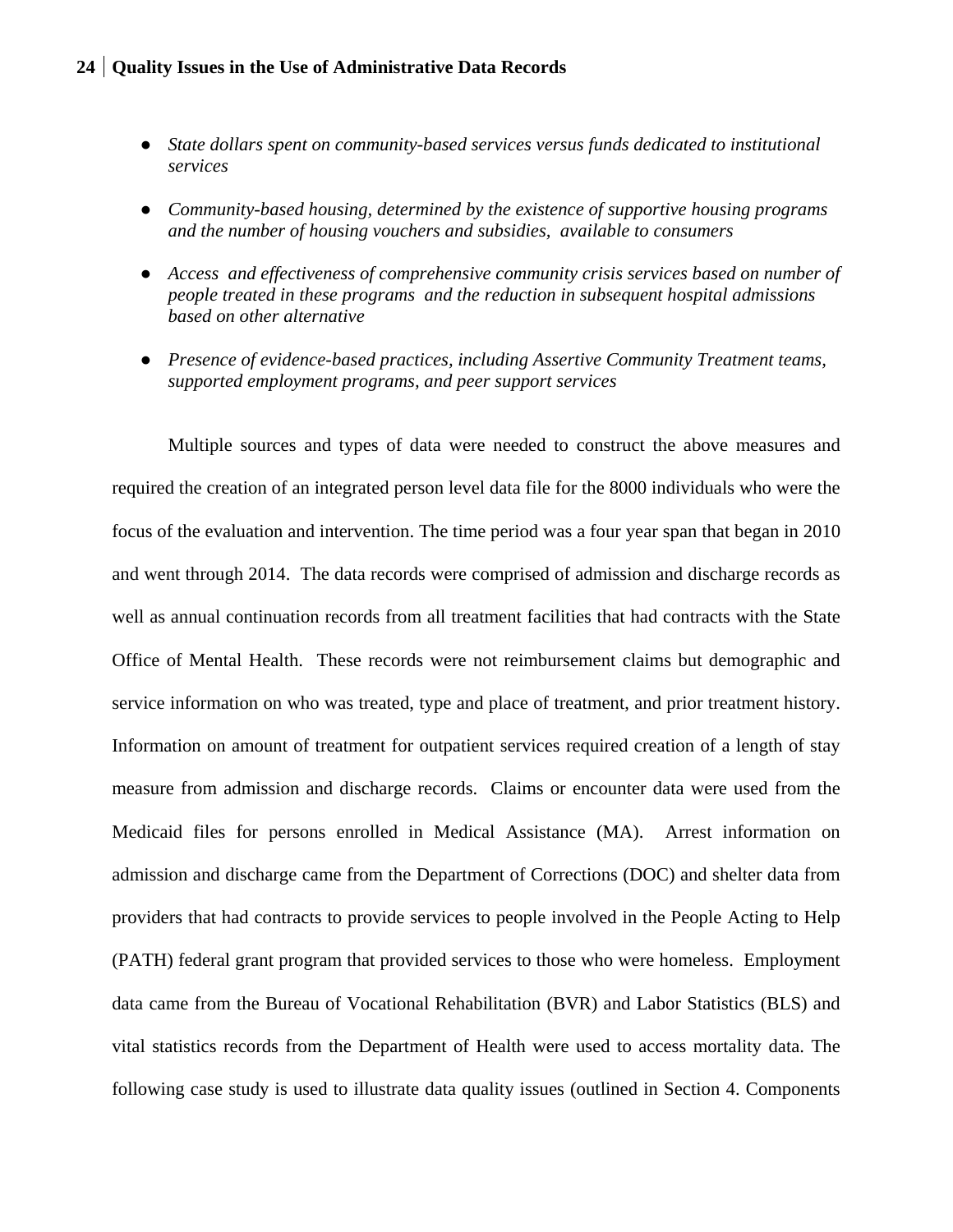of Data Quality), and the challenges based on providing accurate information for decision making in real world settings.

Prior to the evaluators receiving data for this study, **access** to data required memorandums of understanding (MOU) between each of the agencies providing the data and the state OMH. The inter-agency MOU is often as difficult to negotiate as external data sources, despite the fact that the data resides in the same Agency or Division. Depending on the legal issues regarding data sharing, gaining access to data was often a tedious and time consuming process. This process, described in a previous paper in this series (Cutuli et al., 2011), is a necessary step before any data can be accessed. In the case of this project, MOUs and other legal documents had to be developed between criminal justice (DOC) and the OMH and between the Medicaid program and the OMH (Petrila, 2010). The BVR and BLS would only agree to reveal the aggregate number of people receiving the designated services, thus individual records were not available.

Once, however, legal issues were settled, the data providers had to be able to send the information in a secure fashion and in a format that was readable by the receiver. To ensure **security,** transfer mechanisms had to be created and the movement of the data files secured so that the information could be sent to the receiver. Multiple conversations were required between evaluators and various technical staff to certify that the records were sent safely and efficiently, and that the records were complete and unchanged in the transfer. Record and variable counts were required before and after the transfer as some data sets had administrative header records that needed to be deleted. This situation is common as data systems vary in their structure.

Technical problems associated with record retrieval and record transfer also occurred between divisions that served the same clients, as the information was kept in different systems.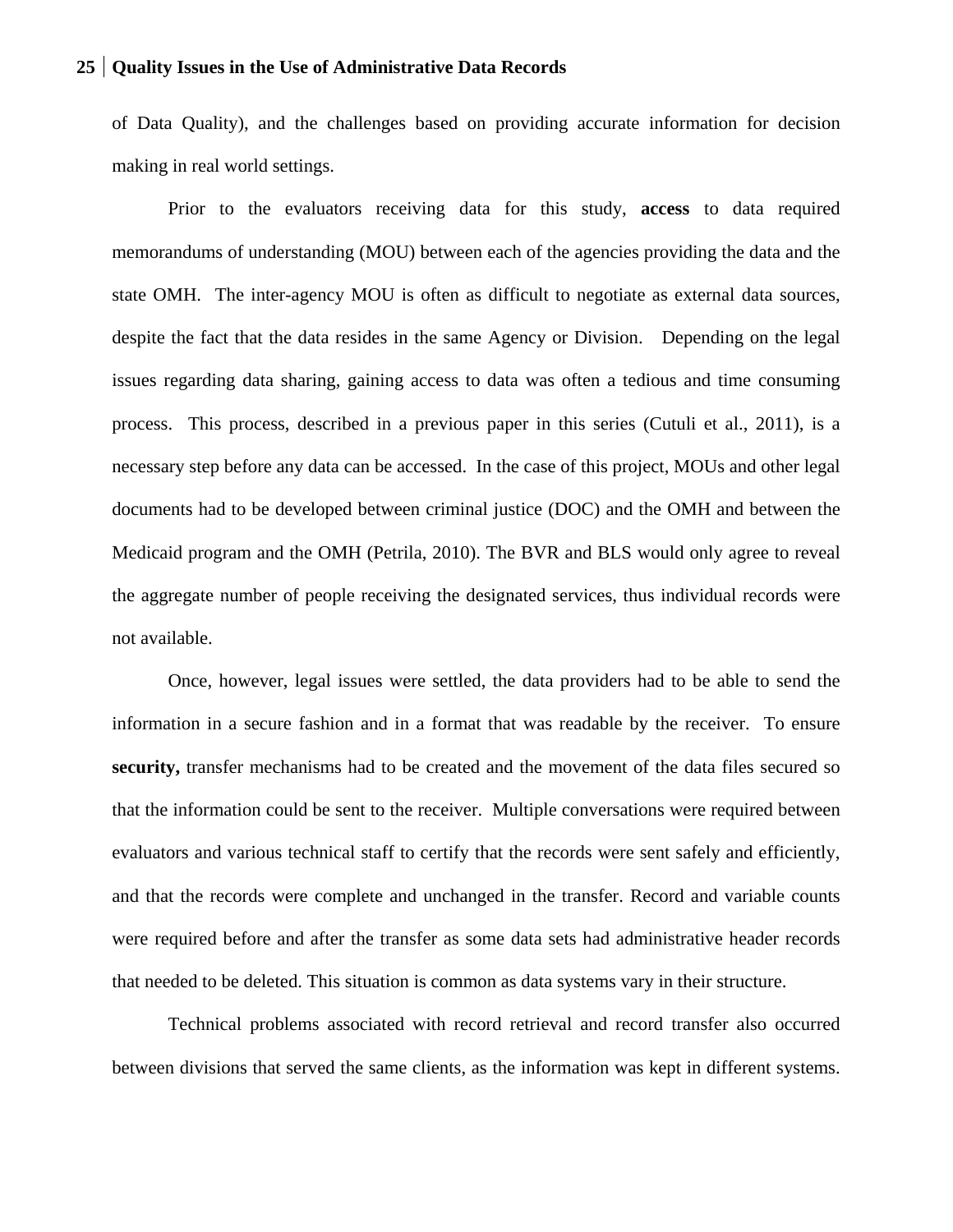The file sizes needed to be specified prior to receipt so that the sender and receiver could determine the best methods for dealing with the data records and make proper arrangements in advance with their respective computer system teams. Finally, decisions were needed on whether or not it was cost effective to have the agency or vendors, who also had agency data for other purposes, provide the data. For example, the Medicaid claims processing vendor for the state was approached to provide the data in a more user friendly, less costly, and time consuming process than the agency staff themselves were able to produce because of agency time constraints and their lack of software required to do the data retrieval from their own warehouse in an efficient manner. Once access and transfer issues were decided, comprehensive documentation had to be provided on how the data files would be protected for confidentiality purposes. The last step in this process involved the successful transfer and reading of a test file that comprised all the requested variables requested by receivers.

The next issue related to data quality was the **relevancy** of the records to the evaluation question. The analysis was being done to determine the impact of the settlement agreement on creating an integrated community system of care where individuals would be less likely to use inpatient and other emergency-type services.The time period for the project was 2010 through 2014, encompassing both pre and post the implementation of new services meant to address the problem. The OMH wanted to have the data on a person-level so services could be linked to the individual in the target group and followed longitudinally as new programs were implemented. This would allow program and policy makers to determine if the changes being made in their system were effective and for whom. This required information on service type, admission date, place of service, and tenure in a program pre and post entry into the target group.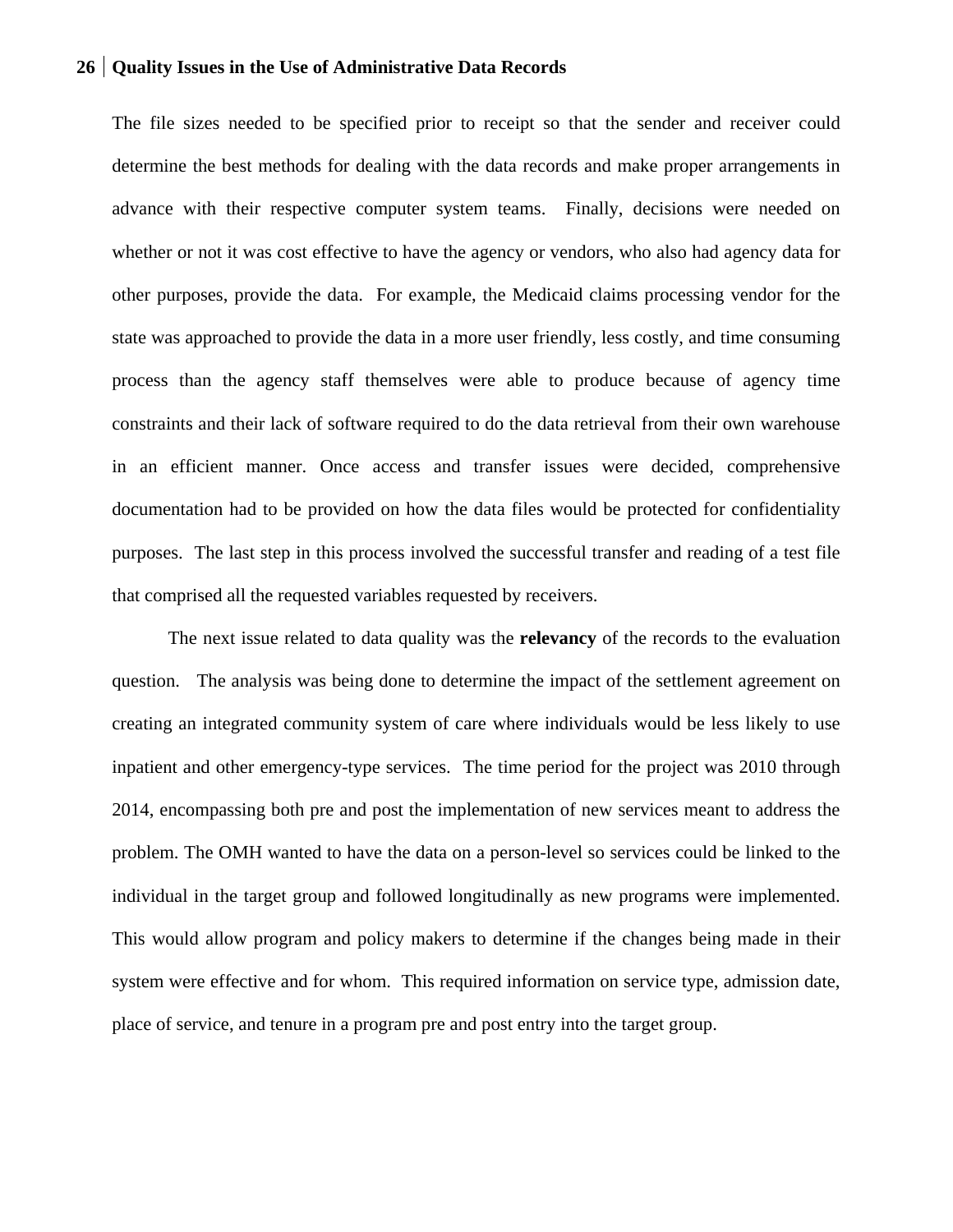The data sources being used and what they represented were, in this case, relevant to answering the questions as they were direct indicators of the use of new services by the subjects involved in the evaluation and the consequences or outcomes. The mental health treatment data were comprehensive at a program level (ACT team) and a service or procedural type level (group counseling, intensive case management, etc.). Some external data sources did not contain information on whether or not an individual had a mental health disorder (criminal justice or homeless shelter records). Thus, we could not identify individuals in those systems that might fit the criteria of the target population (SPMI) unless they could be linked with the records of individuals who were already in the mental health system. This meant that we missed potential at-risk individuals in those systems. Likewise, housing information on subsidized residential arrangements for persons who had serious mental illness and were not being served by the public mental health system was incomplete, as the mental health disorder identifier was not in the housing data base.Furthermore, there were many non-profit organizations and housing programs at federal, state, and local levels, other than the Office of Mental Health, that provided housing and supports to individuals with behavioral health disorders, but did not report who was receiving housing to any centralized state agency. The housing information used in this evaluation was limited to those individuals who were already known to the public mental health system and received their housing through the state mental health agency.

 The homeless data came from an agency that provided mental health and other support services through People Acting to Help (PATH). This federal program, funded by the Substance Abuse and Mental Health Services Administration (SAMHSA), was contracted out to a local agency by the State Office of Mental Health (OMH). The data kept by the agency designated that an individual had received a contact associated with a homeless episode. Identifiers for this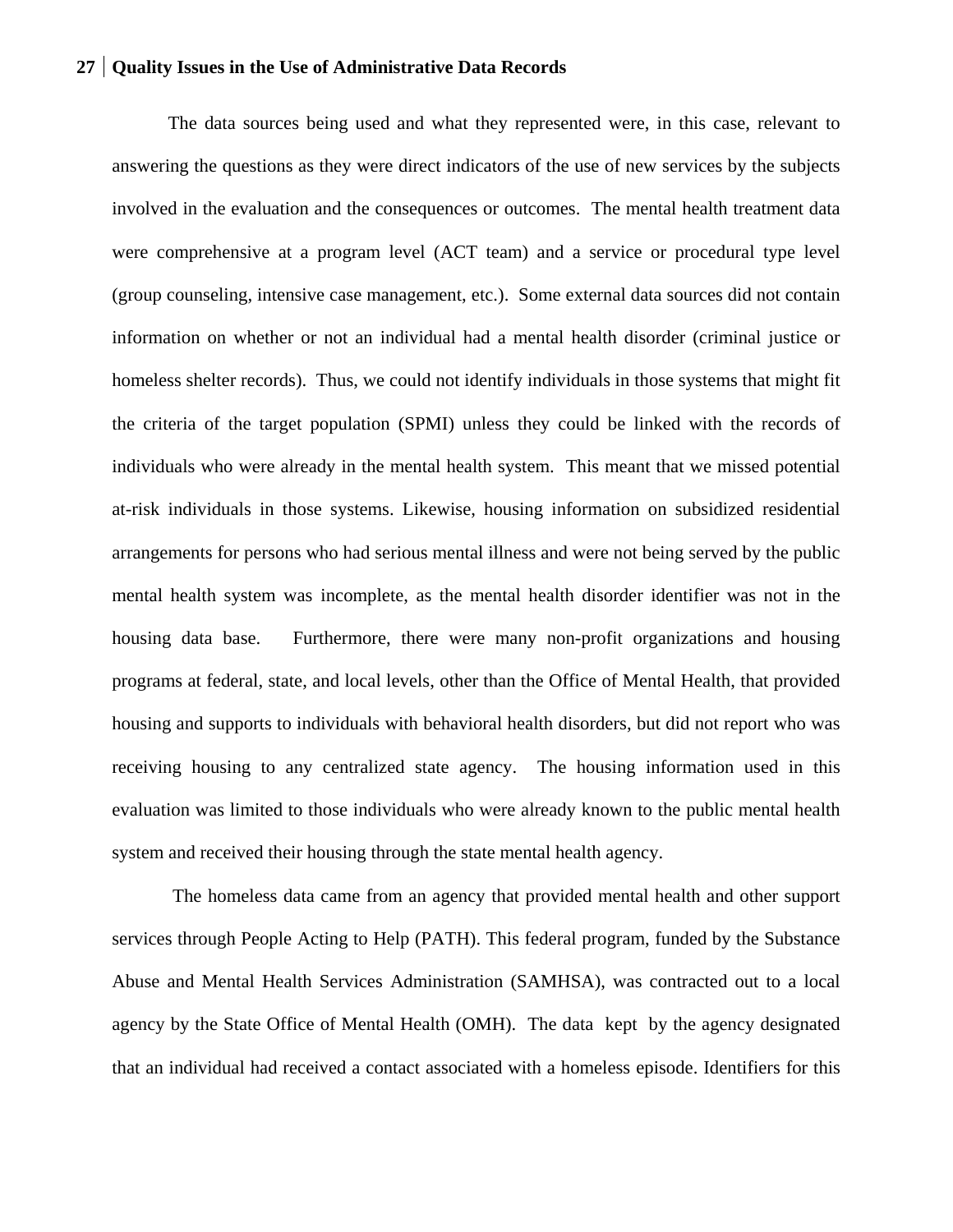PATH group were frequently invalid which made matching unreliable. Although these individuals were considered part of the target population, their information was incomplete and not particularly relevant for the purposes of the evaluation.

Another problem causing difficulty when looking for service patterns and intensity of care was **missing records** or the lack of discharge records from community outpatient services for clients that were no longer in service. Because the services provided by OMH were not in the form of a paid claim each time a person had a visit, which was the method used by Medicaid for services rendered, length of stay in a particular service required a discharge record with a date. For a significant number of people, this was not done at the time the person stopped coming for services. Instead, a discharge record was completed administratively to deal with the problem of people having admissions to multiple programs and no discharge from others. Data quality was thus compromised around the accurate intensity of care over time and length of stay in treatment received by the population

Another missing service variable was the use of an emergency room when a person was seen in a medical emergency department and then admitted to a psychiatric hospital, where funding was from Medical Assistance. The charges for the emergency room were incorporated in the inpatient stay episode, and a separate claim was not recorded. For Medicaid clients, evaluators found that a revenue code in the inpatient records could be used to determine if the admission was through the emergency room. Also, emergency use by those in the state-funded OMH system was not available due to confidentiality issues between the OMH program-funded hospital emergency crisis program and OMH. Only aggregate emergency use data was reported to OMH monthly.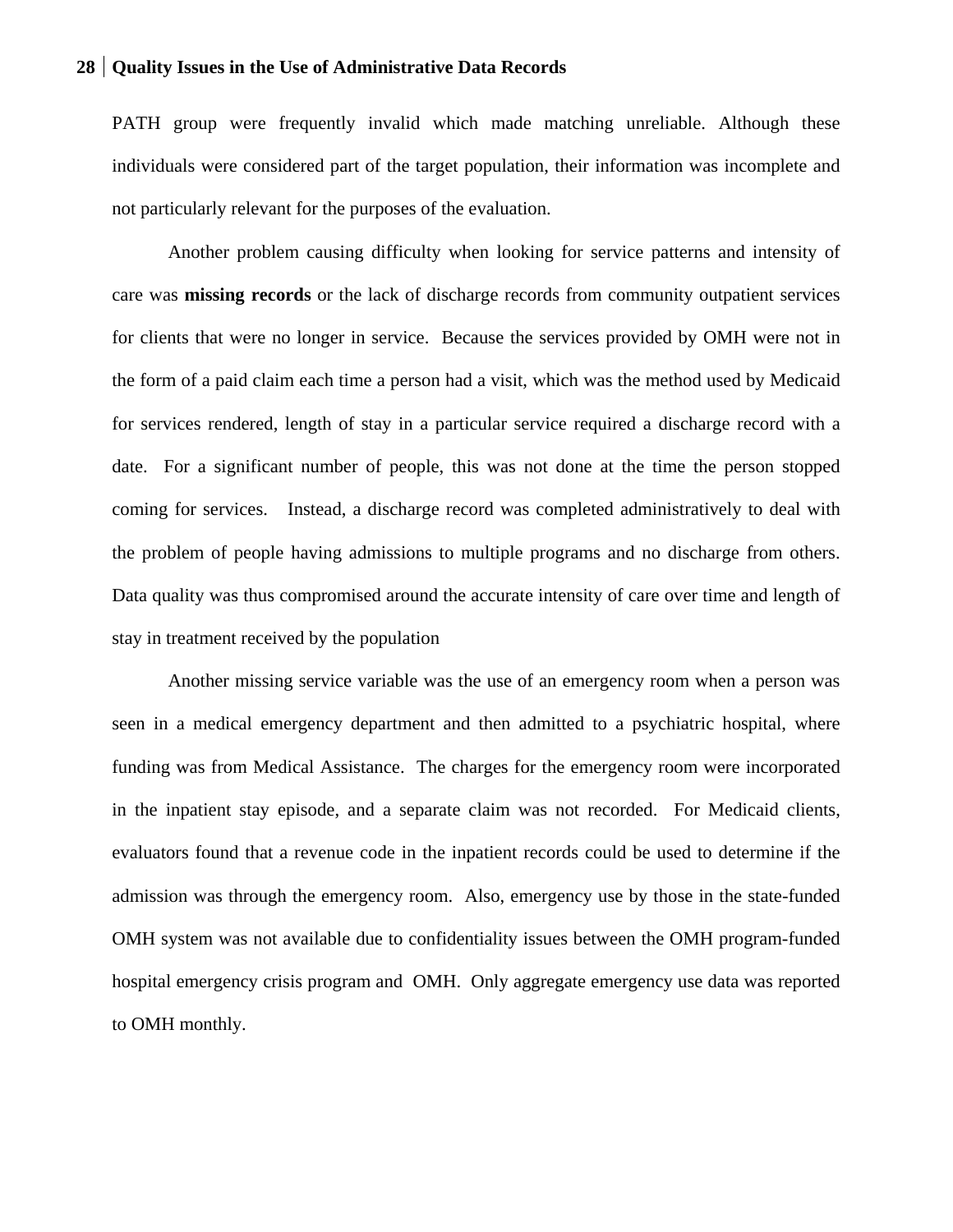Verifying the **level of error** or actual mistakes in the data sets required the matching of records from different sources on the same variable. The most difficult variable to verify was the individual identifier. Even though the state created a unique identifier for all individuals served in the state system that all providers were to access when admitting a client (state hospital, community psychiatric hospitals, Medicaid services, community outpatient services), multiple identifiers were found for the same person when matched with date of birth, gender, social security number. Names were inherently difficult to match as the spelling differences were great. Mistakes in identifiers were found within a department and between agencies. Using programs such as "Link King"<sup>7</sup> as well as manual examination helped eliminate the duplications and provided improved accuracy for identifying unique individuals within and between data sources. This process is labor-intensive and requires constant upkeep when constructing a longitudinal data file spanning several years from various sources.

**Duplication** of records has been mentioned several times in this paper and can lead to overestimation of service use if not corrected. Duplication of information in this case example was both within and between data sets. OMH collected information on inpatient admissions and outpatient care in facilities which also treated individuals with Medicaid insurance benefits. In this instance, the records were frequently duplicated when the two data sets were combined, requiring the removal of the second record. Additionally, Medicaid claims are sometimes denied and the newly submitted record can appear again in a new service file several months later. Thus, data needs to be continually checked for the presence of the same information over the time period of the evaluation. As a result, the data set on the target population required continual updating with respect to duplications and identifier issues. Multiple identifiers needed to be retained in order to be comprehensive in searching for services across the various data sets.

 $\overline{a}$ 

<sup>7</sup> http://www.the-link-king.com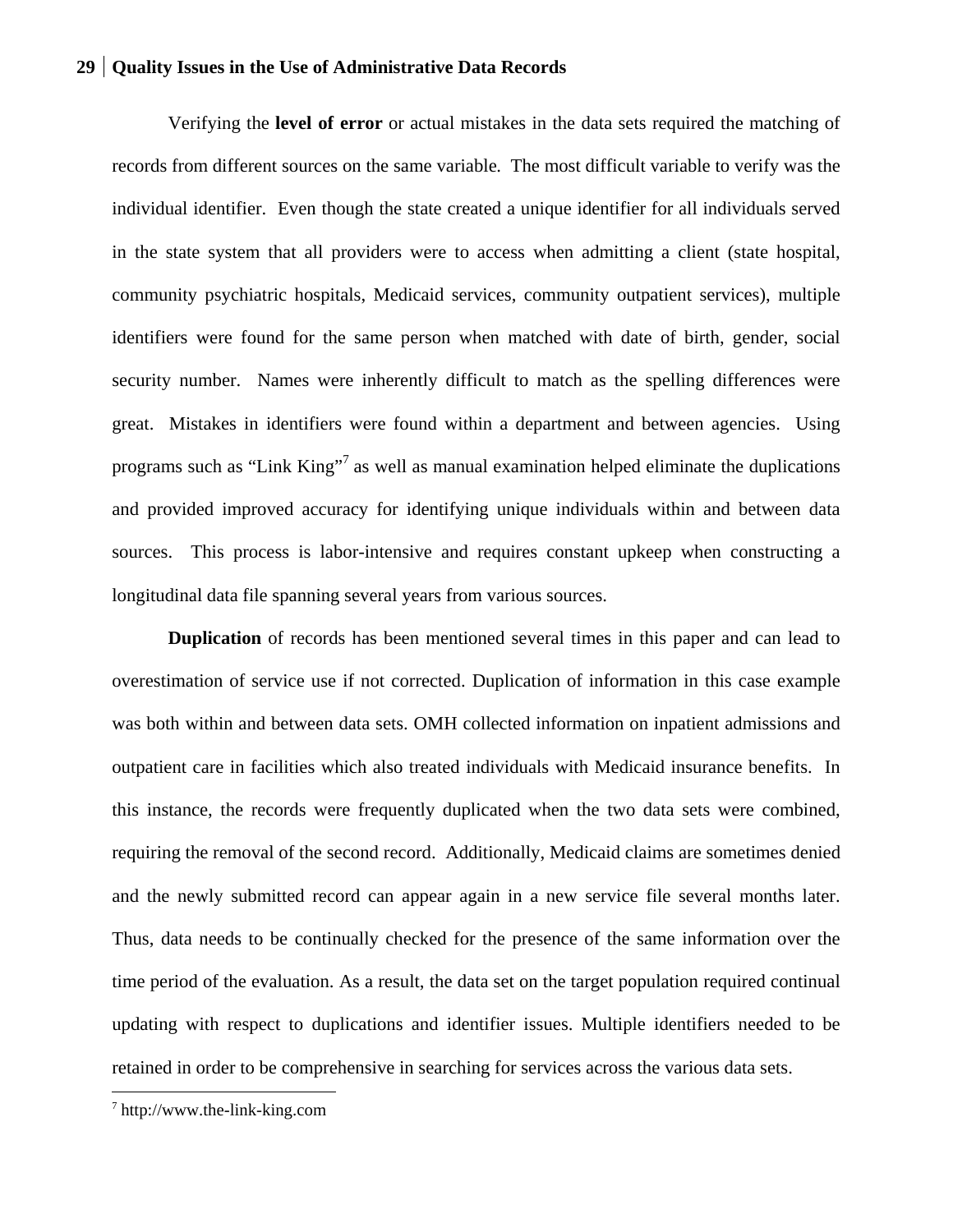With respect to **timeliness** of data, complete Medicaid claims are generally available three to six months following the performance of the service. New claims for the same service can be resubmitted months later and must be reconciled within the data set. The state data is checked for missing variables and errors in certain fields. The shelter data from the homeless program was extremely unreliable time-wise and had many missing fields. Also, associating service information that is continuously generated and up to date to housing status, employment status, and level of functioning that is generally collected at admission to a program, makes it difficult to construct temporally-related information.

In general, gathering data from multiple sources and matching it to create a comprehensive longitudinal data file that is "current", or timely, is challenging, even if data were timely and automatically generated and transmitted on a regular time schedule. Thus, the use of these types of secondary data for operational or management purposes is currently questionable. However, these data can be employed for monitoring systems and can provide a more complete understanding of access, use, and patterns of care within and across agencies. This can lead to program changes and better outcomes. A data warehouse and query system are being developed by the state to try to accomplish this so that individuals on the target list who were arrested, homeless, or discharged from an emergency room or inpatient housing setting are identified daily and follow-up can be more immediate.

## **Conclusion**

Data can be a powerful tool in management decision-making, policy development, and improvement in quality of treatment and services for a population. The United States does not have a tradition of developing case registries for monitoring disease and identifying causes of disorders, as is found in other countries. Privacy issues are of utmost importance and create a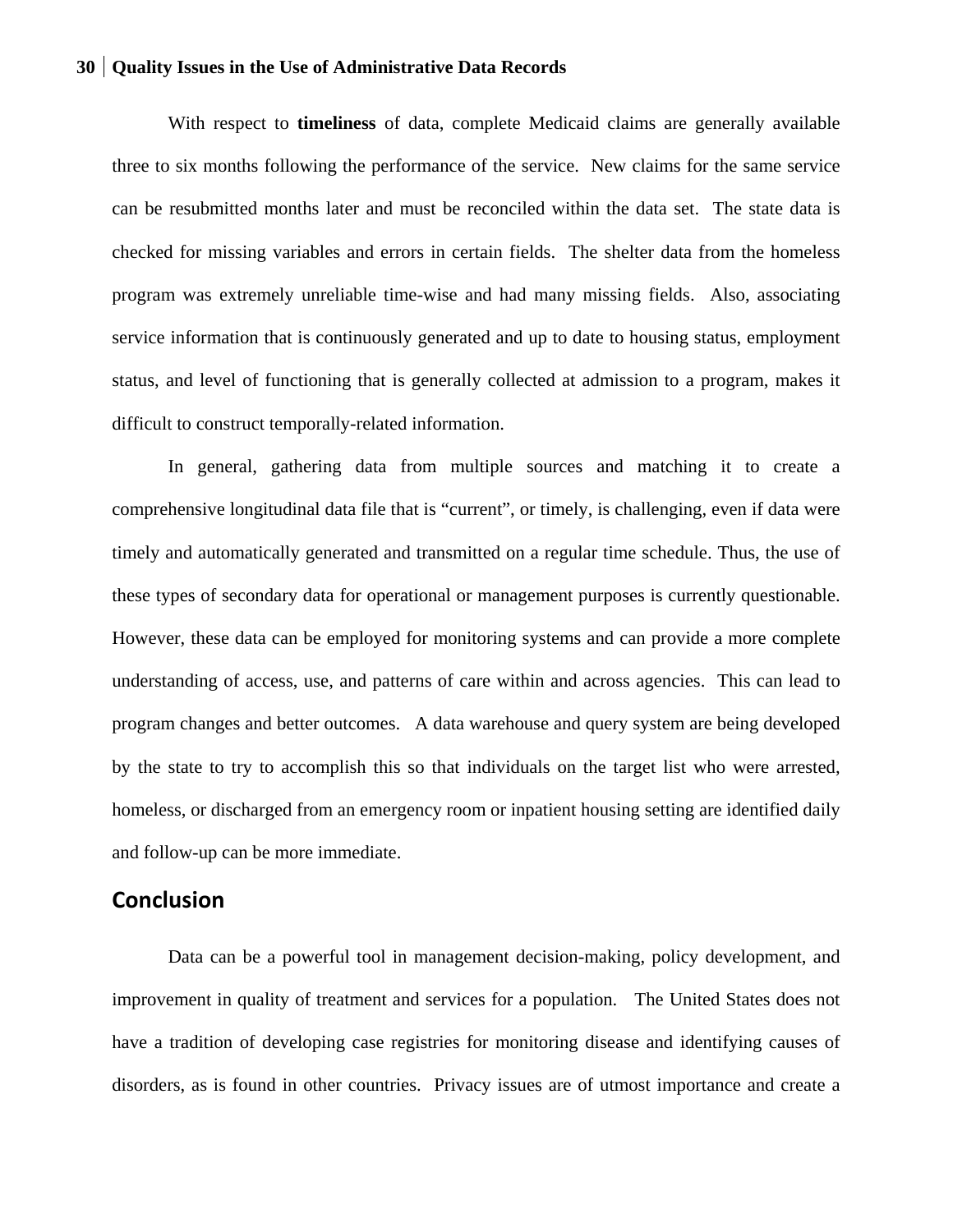challenge in doing research using secondary administrative data files where individual information must be linked. Standardization of data is also uncommon, which results in each agency developing the data measures and values that are most suitable to their particular situation or need.

Despite the problems associated with using secondary data for evaluation purposes, these data are a rich source of information that can be used in a positive way to improve efficiency and effectiveness of service delivery in the social welfare system. The volume of secondary data being collected today and the computer capacity to store, retrieve, and manipulate large volumes of records using sophisticated queries and software provides an opportunity to do comprehensive evaluation studies that were not possible previously. However, the ability to link data and form comprehensive histories that can be used to answer pressing questions requires that the "quality" of the data being used is appropriate for the situation.

The integrated data system (IDS) concept is fairly new for the social sciences but has exciting possibilities for evaluation and planning. The data the IDS receives should be assessed for quality first by the depositing agency through the checklist of items reviewed in this article. However, the IDS must also do its own assessment to determine the extent to which the data received are good or not (e.g., elements with too many missing cases, duplications, inconsistent records). In cases where bad data is suspected, IDS staff will need to collaborate with their partners to bring this to the attention of the depositing agency, and work together to correct data production problems for data collected in the future. Working to address this can be a shared responsibility between the IDS and the depositing agency, although the role of the IDS might be to bring the problems to light and to assist the agency in discerning what they need to do to improve data production quality. The depositing agencies should be asked to provide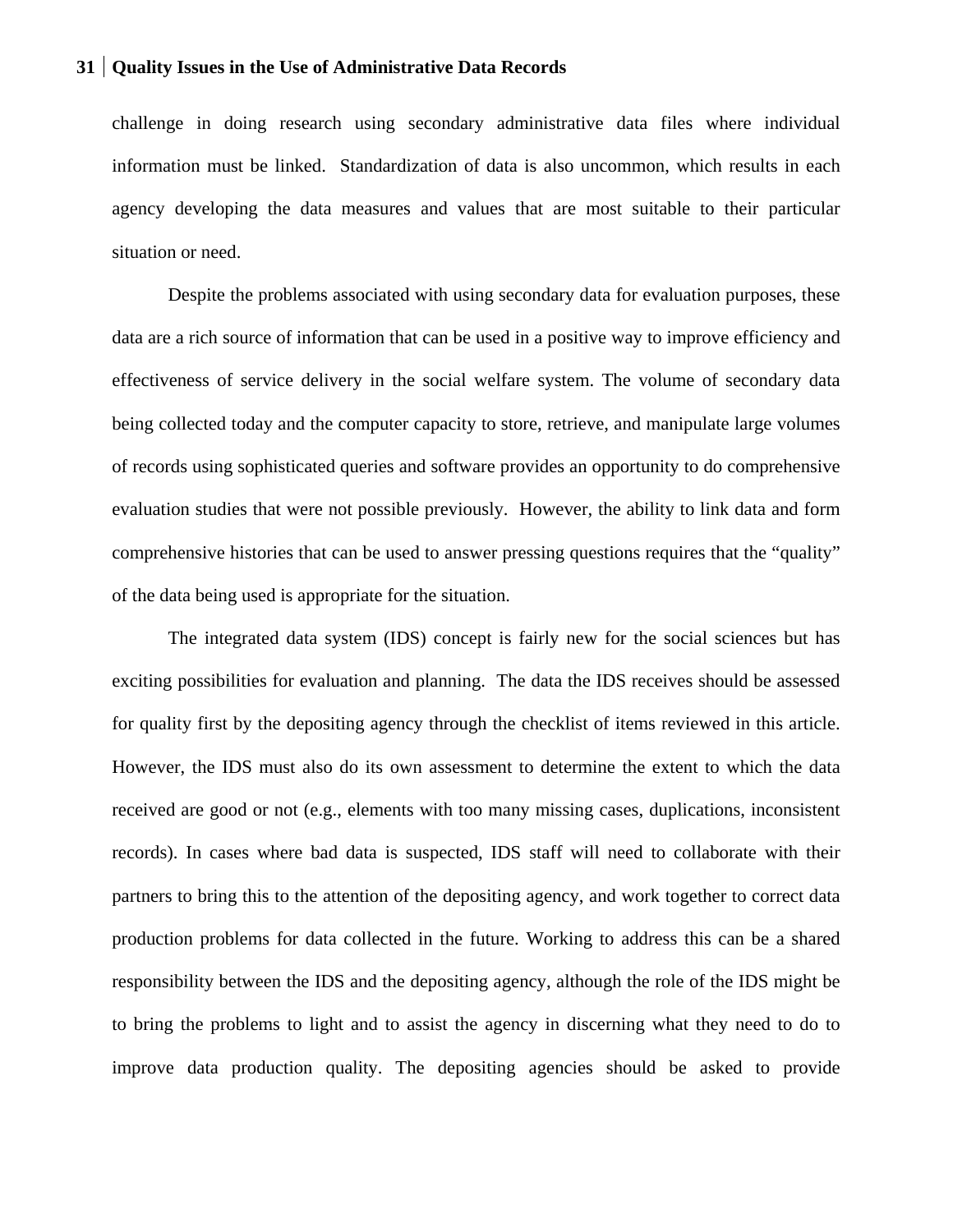documentation of their data collection forms and the quality assurance checks they use for verification purposes so the IDS has a better understanding of their procedures and potential weaknesses.

When there is no way for an IDS to know the quality of the data, they must perform their own audits to see the extent to which the depositing source data match with other records believed to be valid. In all cases, the IDS should make available their audit functions and have written documentation of their data management processes—this includes their data verification processes, aggregation, and processing steps at all levels of the data production process. Methods of eliminating double counting within each point of service and across service organizations in the same time period, as well as identification of drop outs, lost to service, a person who died, etc., should also be documented. Limitations should be noted on interpretation of variables that may be an underestimate due to incomplete or incorrect data.

How much should we focus on the issue of quality and what level of cost is appropriate to ensure that the record systems being used are adequate enough to provide answers to questions posed by managers, planners, and policymakers? Probably the most crucial activity warranting an investment of resources is the issue of a unique identifier. Without the ability to link individuals across data systems, the IDS function cannot be addressed. Next, time and effort should go into developing cooperation among agencies in data sharing and agreed-upon methods of ensuring data privacy and security so that information on the same person can be integrated. Data sharing agreements should be in place to make this a routine procedure. Third, resources should be used to develop standardized measures, values, and definitions on a subset of variables that require matching so aggregation of information is correct. Members of the partnership must also invest time in developing and maintaining good data documentation to ensure the user(s) are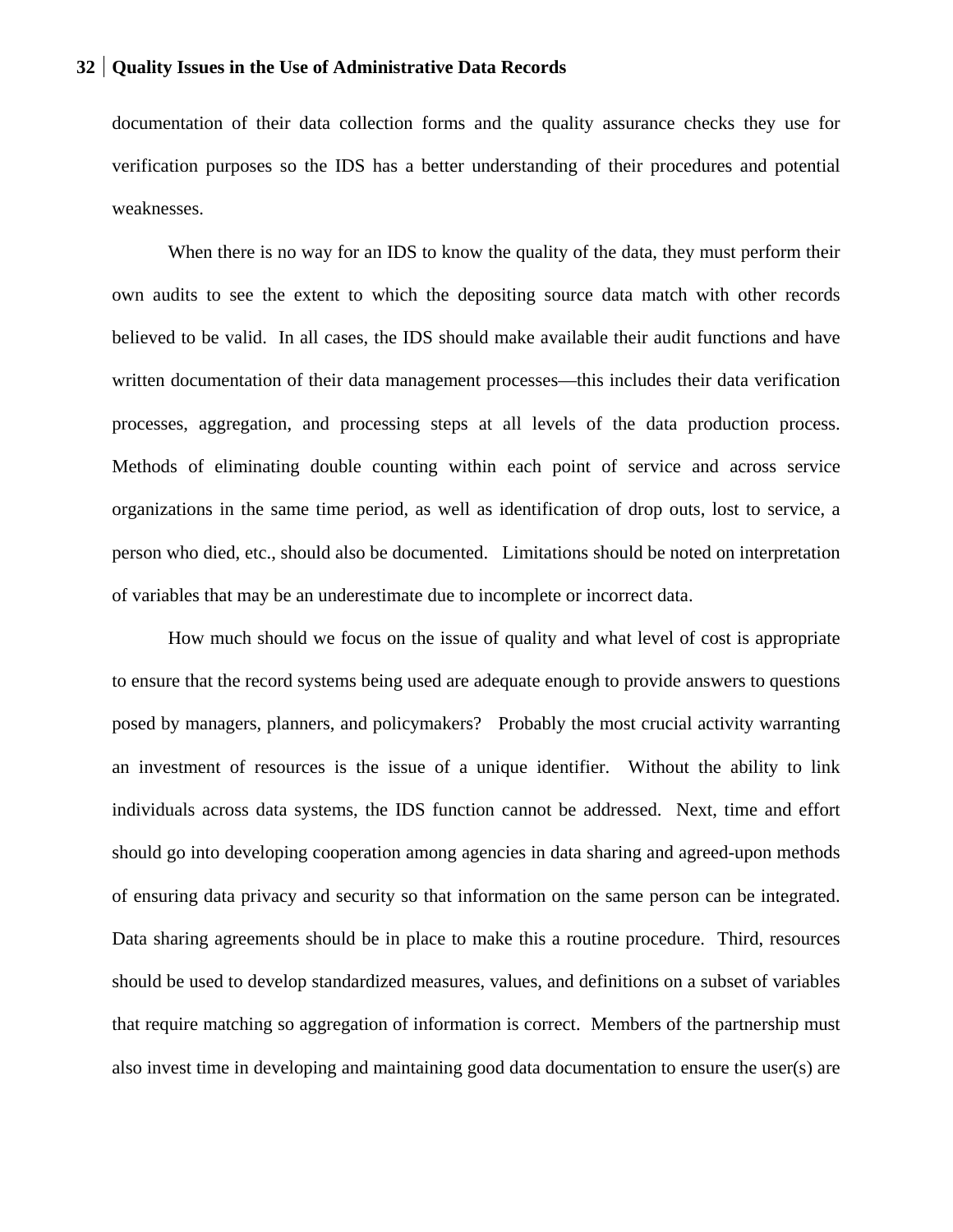clear about who and what the records represent. Likewise, the IDS members must provide clear documentation of their processing and decision making in aggregating, eliminating, constructing new variables, etc.

How good the data quality is can be looked at both subjectively and objectively. The subjective component is based on the experience and needs of the stakeholders, and can differ by who is being asked to judge it. For example, the data managers may see the data quality as excellent but consumers may disagree. One way to assess it is to construct a survey for stakeholders and ask them about their perception of the data via a questionnaire. The other component of data quality is objective. Measuring the percentage of missing data elements, the degree of consistency between records, how quickly data can be retrieved upon request, and percent of incorrect matches on identifiers (same ID, different SSN, gender, DOB) are some examples. The improvement of organizational data quality requires performing subjective and objective assessments, determining causes of discrepancies, and making recommendations of the procedures needed to improve data quality. There is no simple prescription for good data quality. An on-going commitment to using the fundamental principles discussed in this paper is the best approach to achieve best practice (Pipino et al. 2002).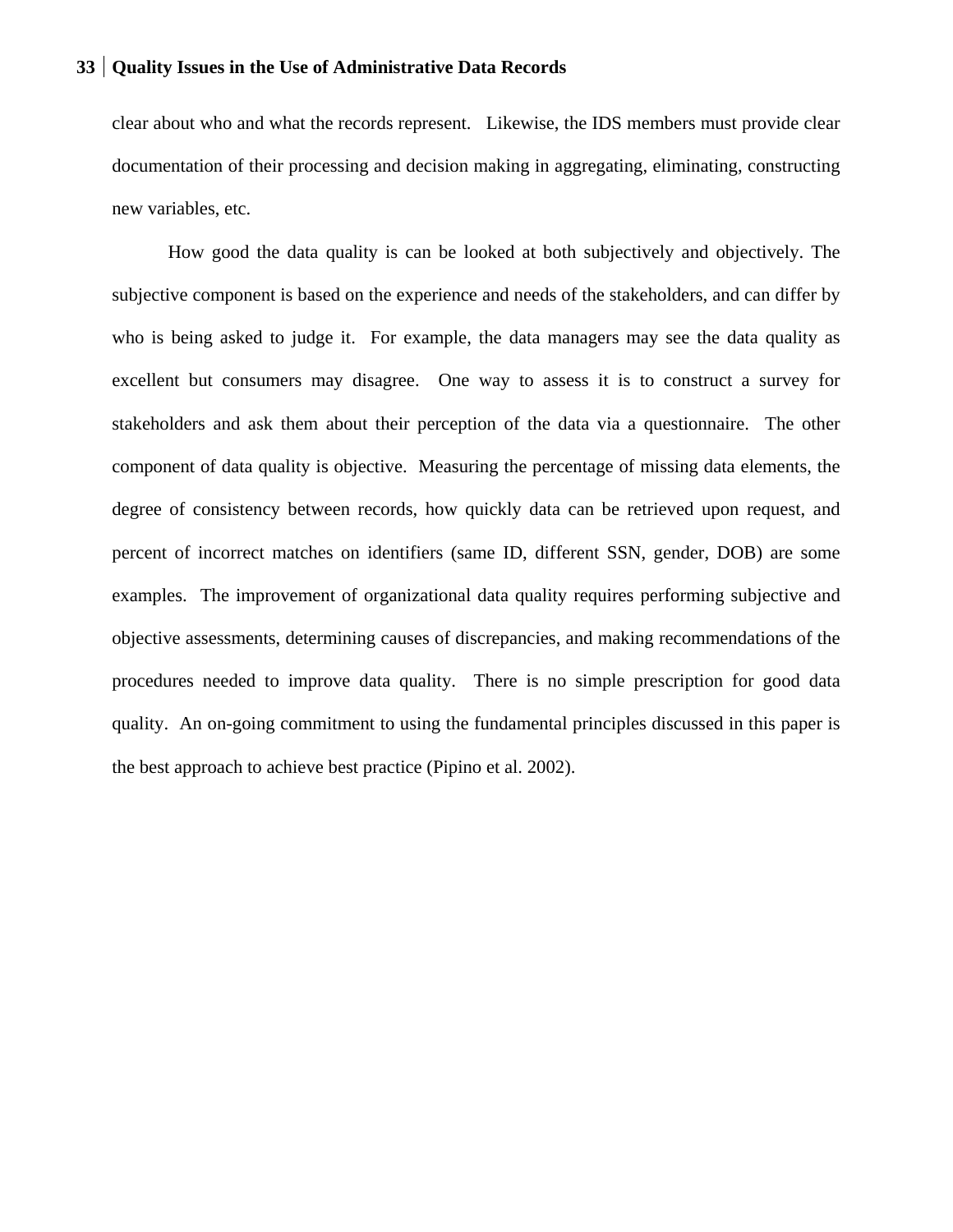## **References**

- Abowd, J.M., & Vilhuber, L. (2005). The sensitivity of economic statistics to coding errors in personal identifiers. *Journal of Business & Economic Statistics*, 23(2): 133-152.
- Ballard, D. J., & Duncan, P. W. US Department of Health and Human Services, & Agency for Health Care Policy and Research. (1994). Role of population-based epidemiologic surveillance in clinical practice guideline development. *US Department of Health and Human Services, Agency for Health Care Policy and Research. Clinical practice guideline development: methodology perspectives. AHCPR Pub*, (95-0009), 27-34.
- Bazelon. (2010). *Community integration*. The Judge David L. Bazelon Center for Mental Health Law. Washington, D.C. Retrieved from http://www.bazelon.org
- Bell, R.M., Keesey, J., & Richards, T. (1994). The urge to merge: linking vital statistics records and Medicaid claims. *Medical Care,* 32(10): 1004-1018.
- Benson, P. (2009). ISO 8000 data quality the fundamentals, part 1, *Real-World Decision Support (RWDS) Journal* 3(4).
- Benson, P. (2008). NATO codification system as the foundation for ISO 8000, the International Standard for data quality. *Oil IT Journal*. Retrieved from http://www.oilit.com/papers/Benson.pdf
- Billings J. "Using Administrative Data to Monitor Access, Identify Disparities, and Assess Performance of the Safety Net" in Billings J, Weinick R. Eds A Took Kit for Monitoring the Local Safety Net. Agency for Health Care Research and Quality. July 2003. Retrieved from http://archive.ahrq.gov/data/safetynet/billing2.htm
- Boruch, R. F. (2012). "*Administrative Record Quality and Integrated Data* Systems". Actionable Intelligence for Social Policy (AISP), University of Pennsylvania.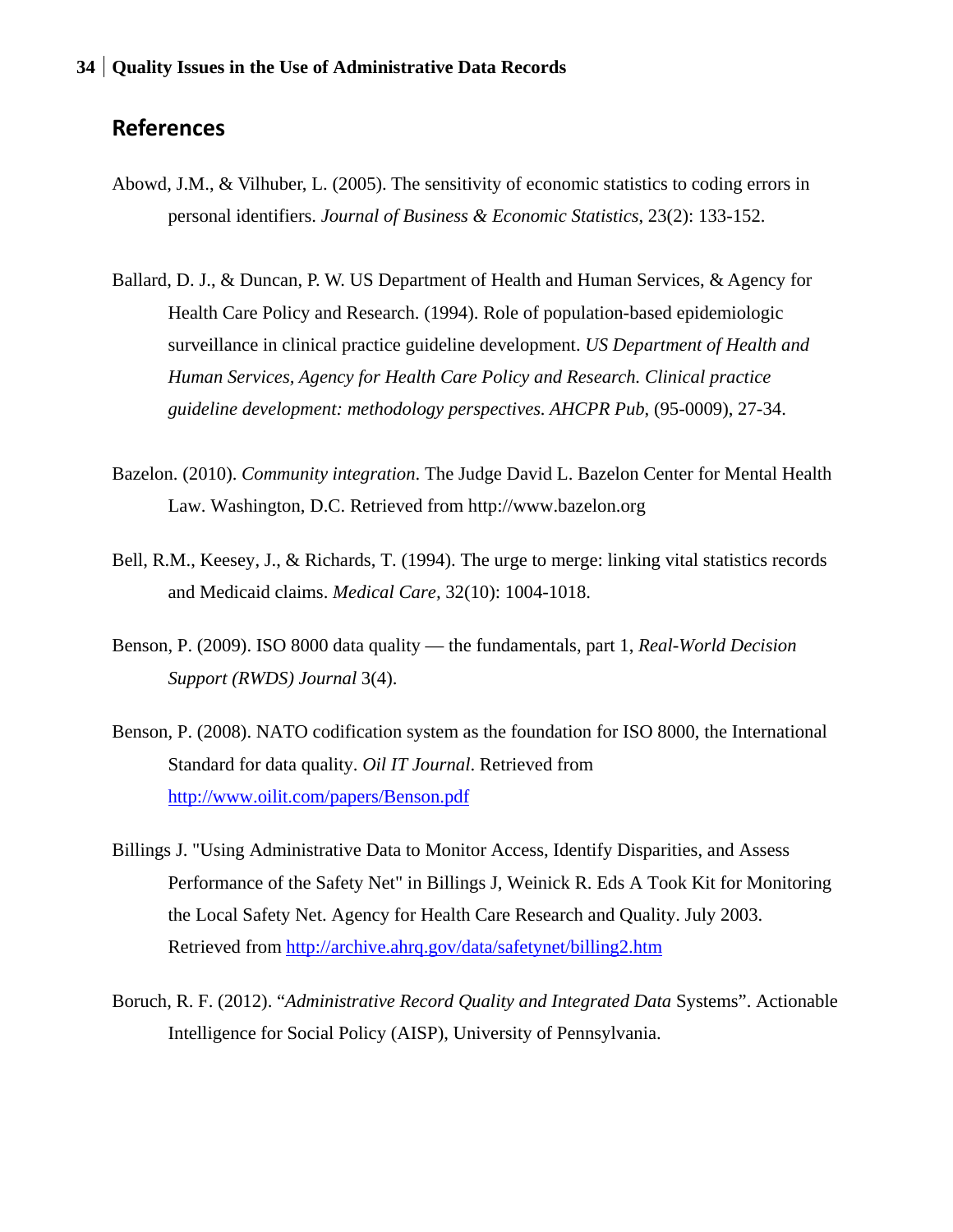- Bright, R.A., Avorn, J., & Everitt, D.E. (1989). Medicaid data as a resource for epidemiological studies: Strengths and limitations*. Journal of Clinical Epidemiology*, 42, 937-945.
- Campbell, K. M. The Link King. Olympia, Washington: Camelot Consulting. Retrieved from http://www.the-link-king.com/index.html
- Coffey, R. M., Graver, L., Schroeder, D., Busch, J.D., Dilonardo, J., Chalk, M., & Buck, J. A. Mental health and substance abuse treatment: results from a study integrating data from state mental health, substance abuse and Medicaid agencies. Center for Substance Abuse Treatment and Center for Mental Health Services, Substance Abuse and Mental Health Services Administration, Rockville, MD; 2001 (SAMHSA Publication No. SMA-01- 3528).
- Cooper, D. R., & Schindler, P. S. (2006). *Business research methods*. (9th ed.). London, England: McGraw Hill Publishing Company UK.
- Culhane, D.P., Fantuzzo, J., Rouse, H.L., Tam, V., & Lukens, J. (2010). *Connecting the Dots: The Promise of Integrated Data Systems for Policy Analysis and Systems Reform*. Actionable Intelligence for Social Policy (AISP), University of Pennsylvania. Retrieved from http://www.aisp.upenn.edu/wp-content/uploads/2013/05/Connecting-the-Dots-AISP-Version.pdf
- Cutuli, J., Culhane, D., & Fantuzzo, J. (Eds). (2011). AISP Best Practices: 5 Commissioned Papers. Philadelphia, PA.: http://www.aisp.upenn.edu/best-practices/
- Demlo, L.K., Campbell, P.M., & Brown, S.S. (1978) Reliability of information abstracted from patients' medical records. *Medical Care*, 16(12):995-1005.
- Department of Justice. (2012). *Participation by the United States in Olmstead cases*. Retrieved from via http://www.ada.gov/olmstead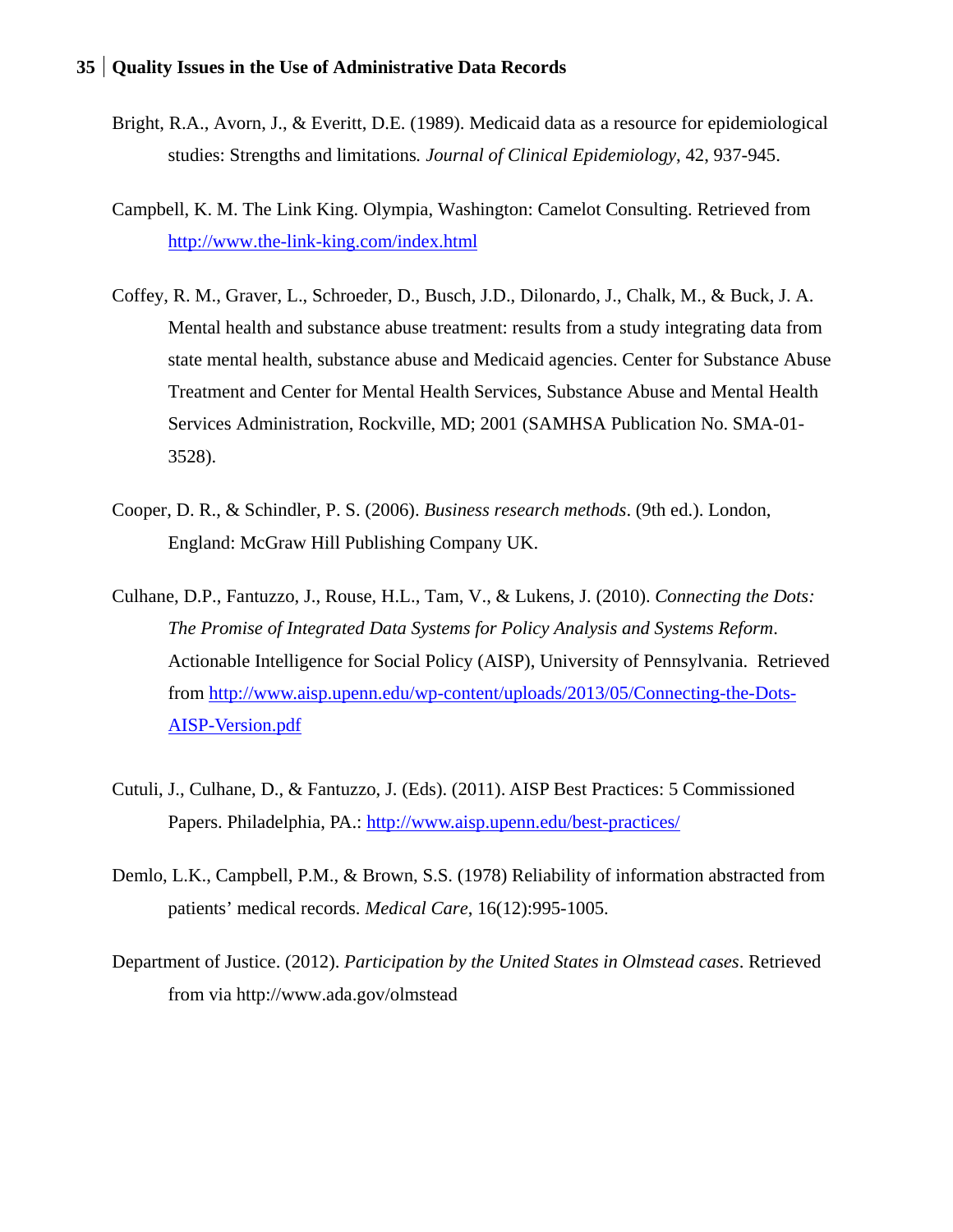- Fink, R. (1998). HMO data systems in population studies of access to care. *Health Services Research*, *33*(3 Pt 2), 741-766.
- Garnick, D.W., Hendricks, A. M., & Comstock, C. B. (1994) Measuring quality of care: fundamental information from administrative datasets. *International Journal for Quality in Health Care*. 6(2):163- 77.
- Huang, K. T., Lee, Y. W., & Wang, R. Y. (1998). *Quality information and knowledge*. Upper Saddle River, NJ: Prentice Hall PTR.
- Iezzoni, L. I. (1997) Assessing quality using administrative data. *Annals of Internal Medicine*. 127(8):2; 666-674.
- Iwig, W., Berning, M., Marck, P., & Prell, M. (2013). Data quality assessment tool for administrative data. Prepared for a subcommittee of the Federal Committee on Statistical Methodology, Washington, DC (February).
- Juran, J. M., & Gryna, F. M. (1993). Quality Planning and Analysis  $(3<sup>rd</sup>$  ed.). New York: McGraw-Hill.
- Lee, Y. W., Pipino, L. L., Funk, J. D., & Wang, R. Y. Journey to Data Quality. (2006). *Cambridge, MA, USA: Massachusetts Institute of Technology.*
- Lohr, K.N. (1990). Use of insurance claims data in measuring quality of care. *International Journal of Technology Assessment in Health Care*, 6, 263-271.
- Lurie, N., Popkin, M., Dysken, M., Moscovice, I., & Finch, M. (1992) Accuracy of diagnoses of schizophrenia in Medicaid claims. *Hospital and Community Psychiatry,* 43 (1): 69-71.
- McDonald, C. J., & Hui, S.L. (1991) The analysis of humongous databases: problems and promises. *Statistics in Medicine*.10:511-518.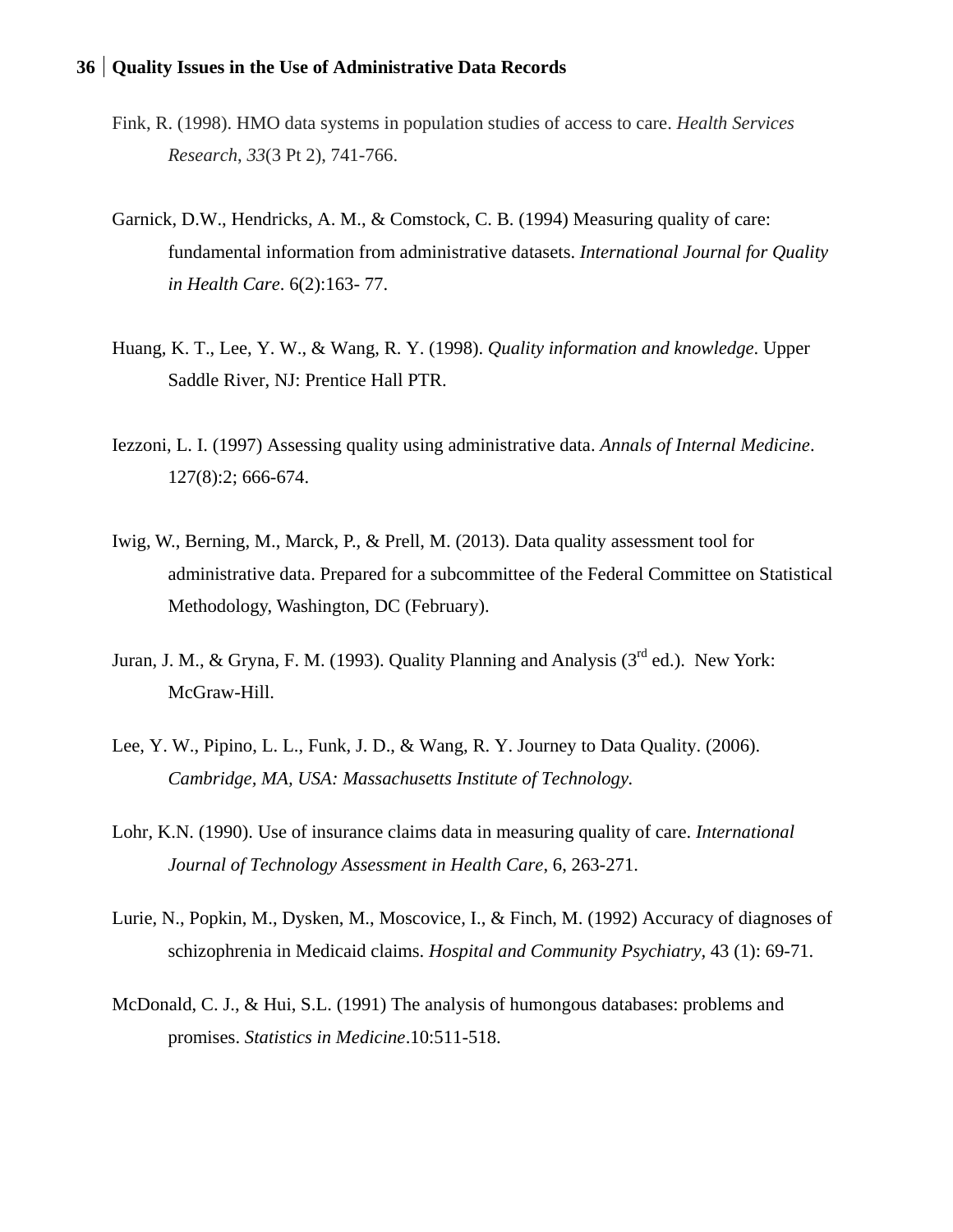- Motheral, B.R., & Fairman, K.A. (1997). The use of claims databases for outcomes research: Rationale, challenges, and strategies. *Clinical Therapeutics*, 19:346-366.
- Parente, S.T., Weiner, J.P., Garnick, D.W., Richards, T.M., Fowles, J., Lawthers, A.G., Chandler, P., & Palmer, R.H. (1995). Developing a quality improvement database using health insurance data: A guided tour with application to Medicare's national claims history file. *American Journal of Medical Quality*, 10, 162-176.
- Petrila J. (2010) Legal Issues in the Use of Electronic Data Systems for Social Science Research. Actionable Intelligence for Social Policy (AISP), University of Pennsylvania. Retrieved from http://impact.sp2.upenn.edu/aisp\_test/wpcontent/uploads/2012/12/0033\_12\_SP2\_Legal\_Issues\_Data\_Systems\_000.pdf
- Pipino, L.L., Lee, Y.L., & Wang R.Y. (2002). Data Quality Assessment*. Communications of the ACM.* 45(4): 211-218.
- Potvin, L., & Champagne, F. (1986). Utilization of administrative files in health research. *Social Indicators Research*, 18, 409- 423.
- Quam, L., Ellis, L. B., Venus, P., Clouse, J., Taylor, C. G., & Leatherman, S. (1993). Using claims data for epidemiologic research: the concordance of claims-based criteria with the medical record and patient survey for identifying a hypertensive population. *Medical Care*, 31(6):498-507.
- Ray, W.A., & Griffin, M.R. (1989). Use of Medicaid data for pharmacoepidemiology. *American Journal of Epidemiology*, 129, 837-849.
- Robinson, J.R., & Tataryn, D.J. (1997). Reliability of the Manitoba mental health management information system for research. *Canadian Journal of Psychiatry*, 42, 744-749.
- Rosko, M.D. (1988). DRGs and severity of illness measures: An analysis of patient classification systems. *Journal of Medical Systems*, 12, 257-274.